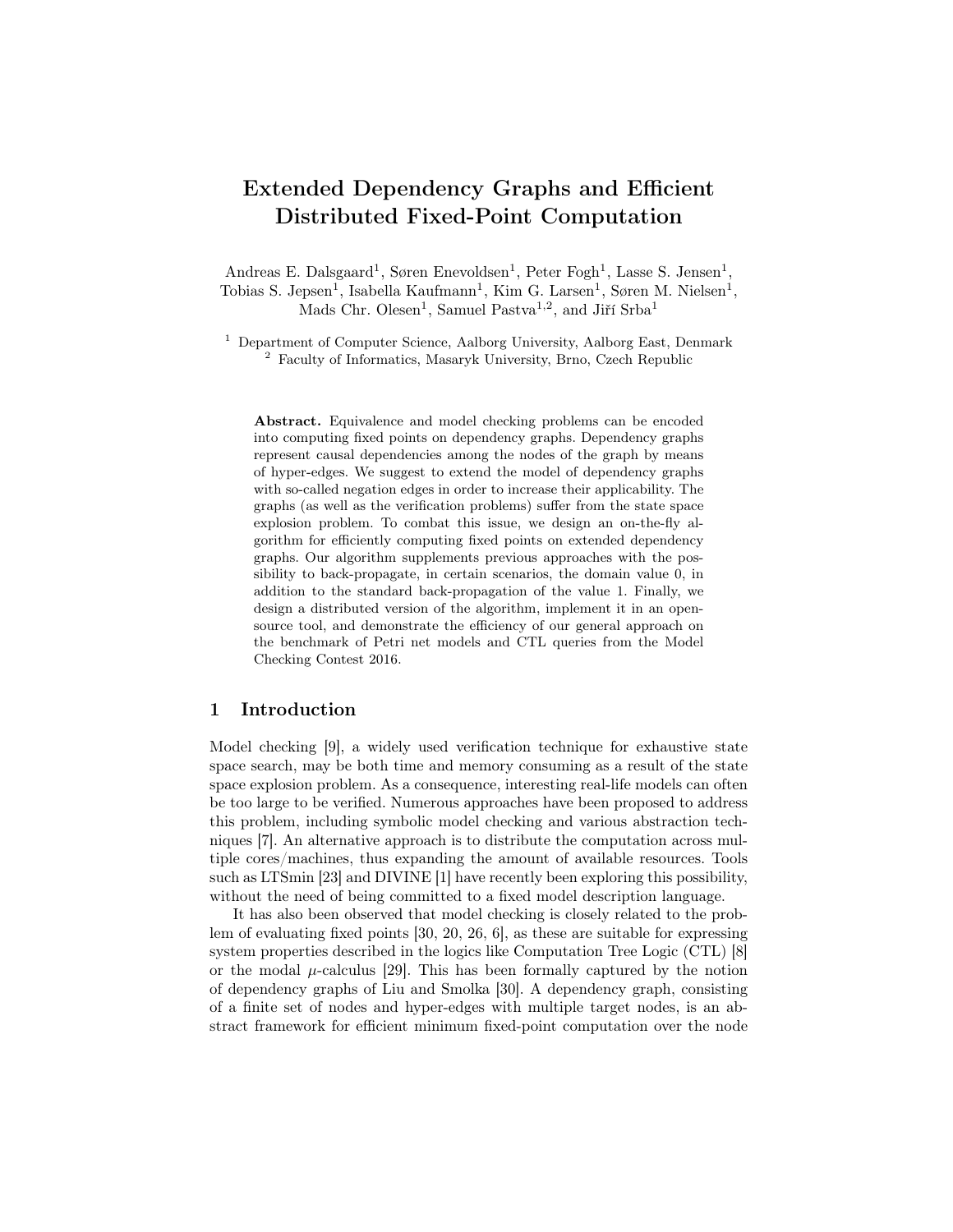assignments that assign to each node the value 0 or 1. It has a variety of usages, including model checking [20, 26, 6] and equivalence checking [10]. Apart from formal verification, dependency graphs are also used to solve games based e.g. on timed game automata [5] or to encode Boolean equation systems [25].

Liu and Smolka proved in [30] that dependency graphs can be used to compute fixed points of Boolean graphs and to solve in linear time the P-complete problem HORNSAT [15]. They offered both a global and local algorithm for computing the minimum fixed-point value. The global algorithm computes the minimum fixed-point value for all nodes in the graph, though, we are often only interested in the values for some specific nodes. The advantage of the local algorithm is that it needs to compute the values only for a subset of the nodes in order to conclude about the assignment value for a given node of the graph. In practise, the local algorithm is superior to the global one [20] and to further boost its performance, we recently suggested a distributed implementation of the local algorithm with preliminary experimental results [10] conducted for weak bisimulation and simulation checking of CCS processes.

Our contributions. Neither the original paper by Liu and Smolka [30] nor the recent distributed implementation [10] handle the problem of negation in dependency graphs as this can break the monotonicity in the iterative evaluation of the fixed points. In our work, we extend dependency graphs with so-called negation edges, define a sufficient condition for the existence of unique fixed points and design an efficient algorithm for their computation, hence allowing us to encode richer properties rather than just plain equivalence checking or negation-free model checking. As we aim for a competitive implementation and applicability in various verification tools, it is necessary to offer the user the binary answer (whether a property holds or not or whether two systems are equivalent or not) together with the evidence why this is the case. This can be conveniently done by the use of two-player games between Attacker and Defender. In our implementation, it is possible for the user to play the role of Defender while the Attacker (played by the tool) can convince the user why a property does not hold. We formally define games played on the extended dependency graphs and prove a correspondence between the winner of the game and the fixed-point value of a node in a dependency graph.

In order to maximize the computation performance, we introduce a novel concept of certain zero value that can be back-propagated along hyper-edges and negation edges in order to ensure early termination of the fixed-point algorithm. This technique can often result in considerable improvements in the verification time and has not been, to the best of our knowledge, exploited in earlier work. To further enhance the performance, we present a *distributed algo*rithm for a fixed-point computation and prove its correctness. Last but not least, we implement the distributed algorithm in an extensible open source framework and we demonstrate the applicability of the framework on CTL model checking of Petri nets. In order to do so, we integrate the framework into the tool TAPAAL [11, 21] and run a series of experiments on the Petri net models and queries from the Model Checking Contest (MCC) 2016 [27]. An early single-core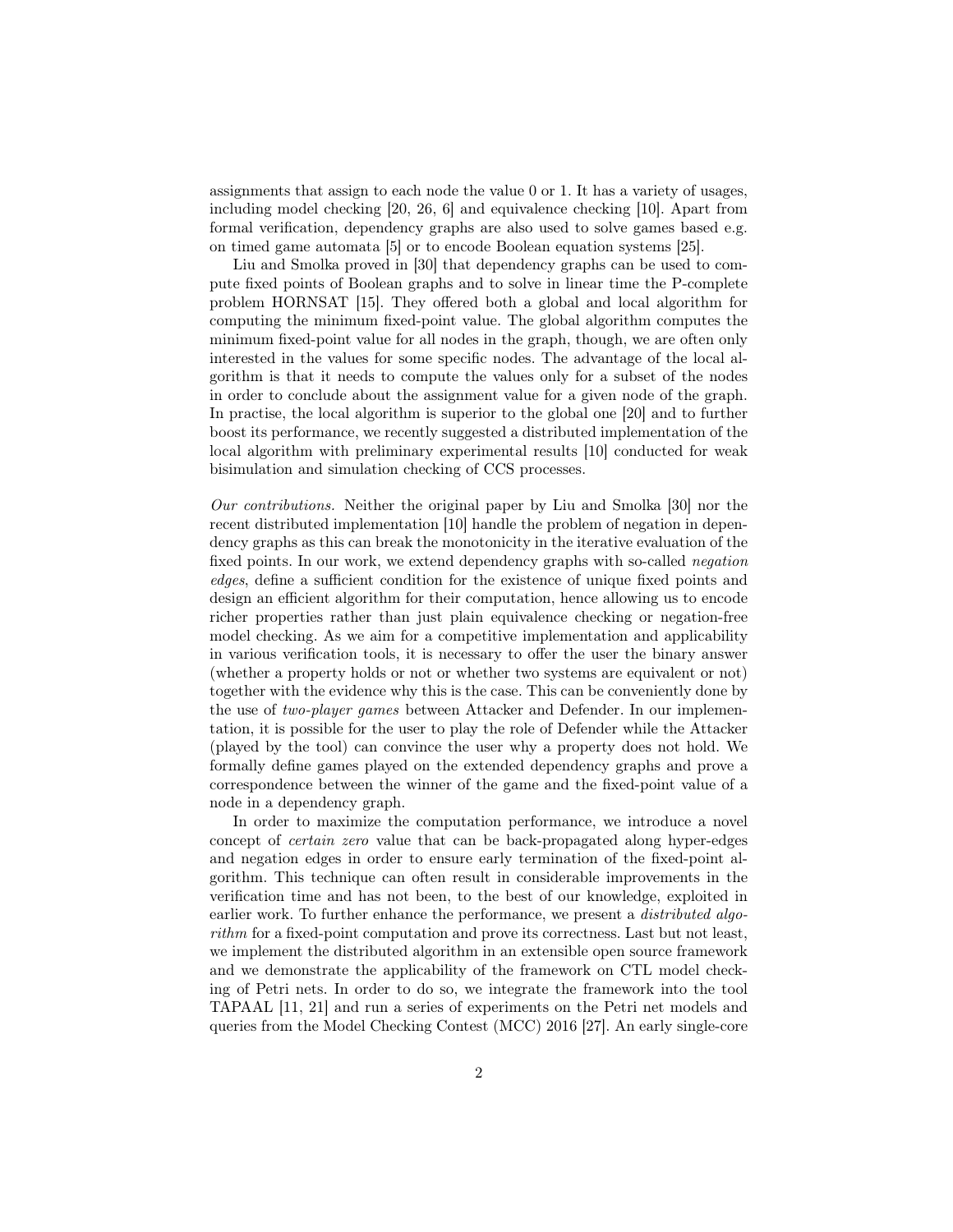prototype of the tool implementing the negation edges and certain zero backpropagation also participated in the 2016 competition and was awarded a silver medal in the category of CTL cardinality verification with 23010 points, while the tool LoLa [32] (using a single core in the CTL category) took the gold medal with 27617 points. As documented by the experiments in this paper, our 4-core distributed algorithm now outperforms the optimized sequential algorithm and hence it will challenge the first place in the next year competition (also given that Lola employs stubborn set reduction techniques and query rewriting that were not yet used in our current implementation).

Related Work. Related algorithms for explicit distributed CTL model checking include the assumption based method [4] and a map-reduce based method [2]. Opposed to our algorithm, which computes a local result, these algorithms often focus on computing the global result. The local and global algorithms by Liu and Smolka [30] were also extended to weighted Kripke structures for weighted CTL model checking via symbolic dependency graphs [20], however, without any parallel or distributed implementation.

LTSmin [23] is a language independent model checker which provides a large amount of parallel and symbolic algorithms. To the best of our knowledge, LTSmin uses a symbolic algorithm based on binary decision diagrams for CTL model checking and even our sequential algorithm outperformed LTSmin at MCC'16 [27] (in e.g. CTL cardinality category LTSmin scored 12452 points compared to 23010 points achieved by our tool). Marcie [18] is another Petri net model checking tool that performs symbolic analysis using interval decision diagrams whereas our approach is based on explicit analysis using extended dependency graphs. Marcie was a previous winner of the CTL category at MCC'15 [28], however, in 2016 it finished on a third place with 18358 points after our tool and LoLa, the winner of the competition that we discussed earlier.

Other related work includes [3, 17, 22] designing parallel and/or distributed algorithms for model-checking of the alternation-free modal  $\mu$ -calculus. As in our approach, they often employ the on-the-fly technique but our framework is more general as it relies on dependency graphs to which the various verification problems can be reduced. The notion of support sets as an evidence for the validity of CTL formulae has been introduced in [31] and it is close to a (relevant part of) assignment on a dependency graph, however, the game characterization of support sets was not further developed, as stated in [31]. In our work, we provide a natural game-theoretic characterization of an assignment on general dependency graphs and such a characterization can be used to provide an evidence about the fixed-point value of a node in a dependency graph.

Finally, there are several mature tools like FDR3 [14], CADP [13], SPIN [19] and mCRL2 [16], some of them implementing distributed and on-the-fly algorithms. The specification language of these is however often fixed and extensions of such a language requires nontrivial implementation effort. Our approach relies on reducing a variety of verification problems into extended dependency graphs and then on employing our optimized and efficient distributed implementation,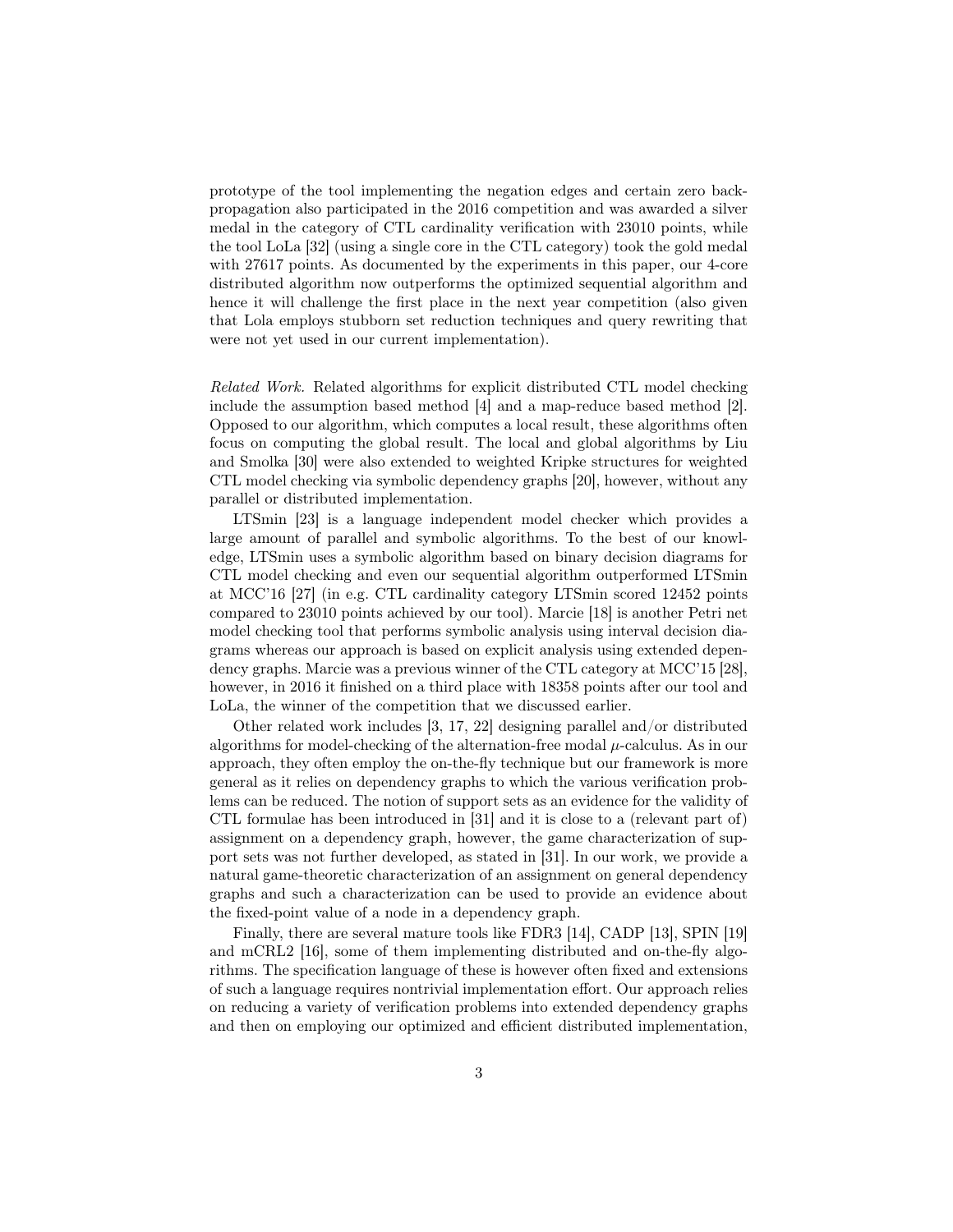

(a) An EDG with  $dist(G) = 2$  and  $V_0 = \{b, c, f\}$ ,  $V_1 = \{d, e\} \cup V_0$ ,  $V_2 = \{a\} \cup V_1$ 

| $F_0(F_0(A_0)) 0\;0\;1$<br>$F_1(F_1(F_1(A_0))) 0\;0\;1\;1\;1$<br>(b) $A_{min}^{C_0}$ Computation<br>(c) $A_{min}^{C_1}$ Computation | $ b\ c\ f$<br>0 0 0<br>$A_0$<br>$F_0(A_0)$<br>$\vert 0\; 0\; 1$ | $\boldsymbol{b} \boldsymbol{c} \boldsymbol{d} \boldsymbol{e} \boldsymbol{f}$<br>00000<br>$A_0$<br>$F_1(A_0)$<br>00101<br>$F_1(F_1(A_0))$<br>00111 | $ a\;b\;c\;d\;e\;f $<br> 000000<br>$A_0$<br>$F_2(A_0)$<br> 000111<br>$F_2(F_2(A_0)) 0\;0\;0\;1\;1\;1$<br>(d) $A_{min}^{C_2}$ Computation |
|-------------------------------------------------------------------------------------------------------------------------------------|-----------------------------------------------------------------|---------------------------------------------------------------------------------------------------------------------------------------------------|------------------------------------------------------------------------------------------------------------------------------------------|
|-------------------------------------------------------------------------------------------------------------------------------------|-----------------------------------------------------------------|---------------------------------------------------------------------------------------------------------------------------------------------------|------------------------------------------------------------------------------------------------------------------------------------------|

Fig. 1: An EDG and iterative calculation of its minimum fixed-point assignment

as e.g. demonstrated on CTL model checking of Petri nets presented in this paper or on bisimulation checking of CCS processes [10].

## 2 Extended Dependency Graphs and Games

We shall now define the notion of extended dependency graphs, adding a new feature of negation edges to the original definition by Liu and Smolka [30].

**Definition 1.** An Extended Dependency Graph (EDG) is a tuple  $G = (V, E, N)$ where V is a finite set of configurations,  $E \subseteq V \times \mathcal{P}(V)$  is a finite set of hyperedges, and  $N \subseteq V \times V$  is a finite set of negation edges.

For a hyper-edge  $e = (v, T) \in E$  we call v the source configuration and  $T \subseteq V$ is the set of target configurations. We write  $v \to u$  if there is a  $(v, T) \in E$  such that  $u \in T$  and  $v \dashrightarrow u$  if  $(v, u) \in N$ . Furthermore, we write  $v \rightsquigarrow u$  if  $v \rightarrow u$  or  $v \rightarrow u$ . The successor function succ :  $V \rightarrow (E \cup N)$  returns the set of outgoing edges from v, i.e.  $succ(v) = \{(v,T) \in E\} \cup \{(v,u) \in N\}$ . An example of an EDG is given in Figure 1(a) with the configurations named  $a$  to  $f$ , hyper-edges denoted by solid arrows with multiple targets, and dashed negation edges.

In what follows, we consider only EDGs without cycles containing negation edges.

**Definition 2.** An EDG  $G = (V, E, N)$  is negation safe if there are no  $v, v' \in V$ s.t.  $v \dashrightarrow v'$  and  $v' \leadsto^* v$ .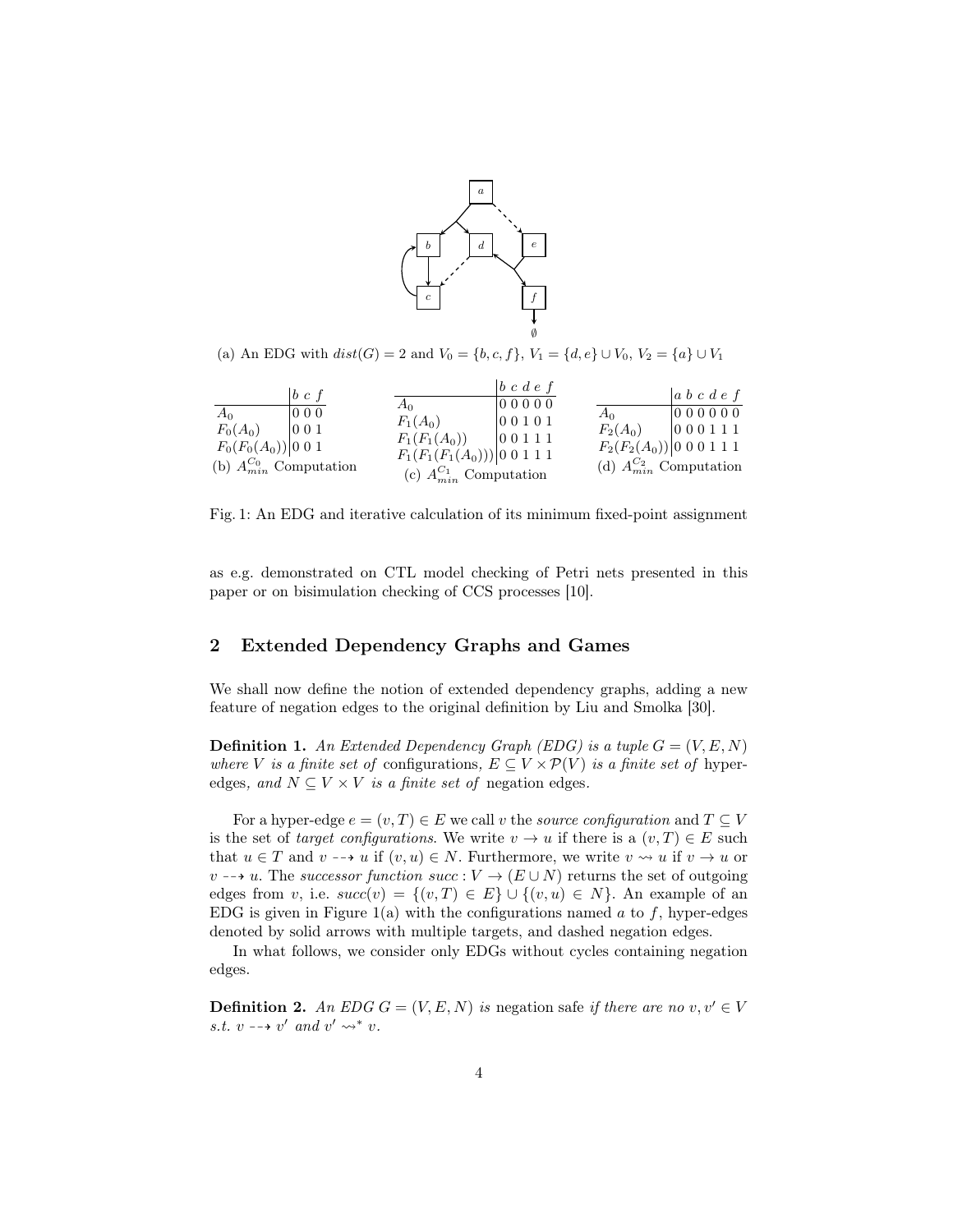After the restriction to negation safe EDG, we can now define the negation distance function dist :  $V \to \mathbb{N}_0$  that returns the maximum number of negation edges throughout all paths starting in a configuration  $v$  and is inductively defined as  $dist(v) = \max(\{dist(v'') + 1 \mid v', v'' \in V \text{ and } v \to^* v' \dashrightarrow v''\})$  where by convention max( $\emptyset$ ) = 0. Note that  $dist(v)$  is always finite because every path can visit each negation edge at most once. We then define  $dist(G)$  of an EDG G as  $dist(G) = max_{v \in V}(dist(v))$  and for an edge  $e \in E \cup N$  where v is its source configuration, we write  $dist(e) = dist(v)$ .

A component  $C_i$  of G, where  $i \in \mathbb{N}_0$ , is a subgraph induced on G by the set of configurations  $V_i = \{v \in V \mid dist(v) \leq i\}$ . We write  $V_i$ ,  $E_i$  and  $N_i$  to denote the set of configurations, hyperedges and negation edges of each respective component. Note that by definition,  $C_0$  does not contain any negation edges. Also observe that  $G = C_{dist(G)}$  and that for all  $k, \ell \in \mathbb{N}_0$ , if  $k < \ell$  then  $C_k$  is a subgraph of  $C_{\ell}$ . The EDG G in our example from Figure 1(a) contains three nonempty components and has  $dist(G) = 2$ .

An assignment A of an EDG  $G = (V, E, N)$  is a function  $A: V \rightarrow \{0, 1\}$ that assigns the value 0 (interpreted as false) or the value 1 (interpreted as true) to each configuration of G. A zero assignment  $A_0$  is such that  $A_0(v) = 0$  for all  $v \in V$ . We also assume a component wise ordering  $\subseteq$  of assignments such that  $A_1 \subseteq A_2$  whenever  $A_1(v) \leq A_2(v)$  for all  $v \in V$ . The set of all assignments of G is denoted by  $\mathcal{A}^G$  and clearly  $(\mathcal{A}^G, \sqsubseteq)$  is a complete lattice.

We are now ready to define the minimum fixed-points assignment of an EDG G (assuming that a conjunction over the empty set is true, while a disjunction over the empty set is false).

Definition 3. The minimum fixed-point assignment of an EDG G, denoted by  $A_{min}^G = A_{min}^{C_{dist(G)}}$  is defined inductively on the components  $C_0, C_1, \ldots, C_{dist(G)}$ of G. For all i,  $0 \leq i \leq dist(G)$ , we define  $A_{min}^{C_i}$  to be the minimum fixed-point assignment of the function  $F_i: \mathcal{A}^{C_i} \to \mathcal{A}^{C_i}$  where

$$
F_i(A)(v) = A(v) \vee \left[ \bigvee_{(v,T) \in E_i} \bigwedge_{u \in T} A(u) \right] \vee \left[ \bigvee_{(v,u) \in N_i} \neg A_{min}^{C_{i-1}}(u) \right]. \tag{1}
$$

Note that when computing the minimum fixed-point assignment  $A_{min}^{C_0}$  for the base component  $C_0$ , we know that  $N_0 = \emptyset$  and hence the third disjunct in the function  $F_0$  always evaluates to false. In the inductive steps, the assignment  $A_{min}^{C_{i-1}}$  is then well defined for the use in the function  $F_i$ . It is also easy to observe that each function  $F_i$  is monotonic (by a simple induction on i) and hence by Knaster-Tarski, the unique minimum fixed-point always exists for each i.

In Figure 1 we show the iterative computation of  $A_{min}^{C_0}$ ,  $A_{min}^{C_1}$  and  $A_{min}^{C_2}$ , starting from the zero assignment  $A_0$ . We iteratively upgrade the assignment of a configuration v from the value 0 to 1 whenever there is a hyper-edge  $(v, T)$ such that all target configurations  $u \in T$  already have the value 1 or whenever there is a negation edge  $v \rightarrow u$  such that the minimum fixed-point assignment of u (computed earlier) is 0. Once the application of the function  $F_i$  stabilizes, we have reached the minimum fixed-point assignment for the component  $C_i$ .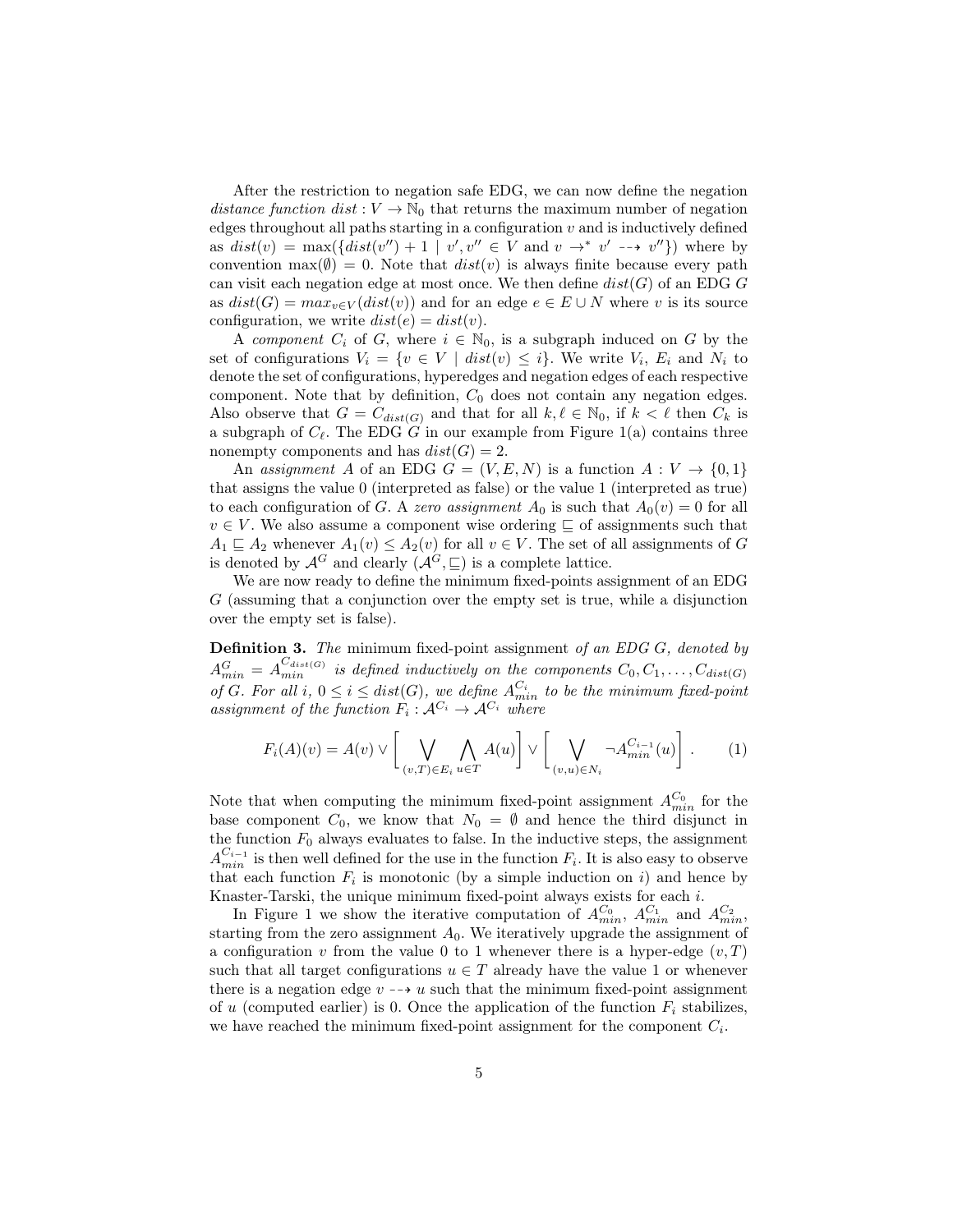*Remark 1*. The algorithm for computing  $A_{min}^{C_i}$  described above, also called the global algorithm, relies on the fact that the complete minimum fixed-point assignment of smaller components  $C_j$  where  $j < i$  must be available before we can proceed with the computation on the component  $C_i$ . As we show later on, it is not always necessary to know the whole  $A_{min}^{C_{i-1}}$  in order to compute  $A_{min}^{C_i}(v)$  for a specific configuration  $v$  and such a computation can be done in an on-the-fly manner, using the so-called *local algorithm*.

#### 2.1 Game Characterization

In order to offer a more intuitive understanding of the minimum fixed-point computation on an extended dependency graph  $G$ , and to provide a convincing argumentation why the minimum fixed-point value in a given configuration  $v$  is 0 or 1 (for the use in our tool), we define a two player game between the players Defender and Attacker. The positions of the game are of the form  $(v, r)$  where  $v \in V$  is a configuration and  $r \in \{0,1\}$  is a claim about the minimum fixedpoint value in v, postulating that  $A_{min}^G(v) = r$ . The game is played in rounds and Defender defends the current claim while Attacker does the opposite.

*Rules of the Game:* In each round starting from the current position  $(v, r)$ , the players determine the new position for the next round as follows:

- If  $r = 1$  then Defender chooses an edge  $e \in succ(v)$ . If no such edge exists then Defender loses, otherwise
	- if  $e = (v, u) \in N$  then  $(u, 0)$  becomes the new current position, and
	- if  $e = (v, T) \in E$  then Attacker chooses the next position  $(u, 1)$  where  $u \in T$ , unless  $T = \emptyset$  which means that Attacker loses.
- If  $r = 0$  then Attacker chooses an edge  $e \in succ(v)$ . If no such edge exists then Attacker loses, otherwise
	- if  $e = (v, u) \in N$  then  $(u, 1)$  becomes the new current position, and
	- if  $e = (v, T) \in E$  then Defender chooses the next position  $(u, 0)$  where  $u \in T$ , unless  $T = \emptyset$  which means that Defender loses.

A play is a sequence of positions formed according the rules of the game. Any finite play is lost either by Defender or Attacker as defined above. If a play is infinite, we observe that the claim  $r$  can be switched only finitely many times (since the graph is negation safe). Therefore there is only one claim  $r$  that is repeated infinitely often in such a play. If  $r = 1$  is the infinitely repeated claim then Defender loses, otherwise  $(r = 0)$  Attacker loses.

The game starting from the position  $(v, r)$  is *winning for Defender* if she has a universal winning strategy from  $(v, r)$ . Similarly, the position is *winning for* Attacker if he has a universal winning strategy from  $(v, r)$ . Clearly, the game is determined such that only one of the players has a universal winning strategy and from the symmetry of the game rules, we can also notice that Defender is the winner from  $(v, r)$  if and only if Attacker is the winner from  $(v, 1 - r)$ .

**Theorem 1.** Let G be a negation safe EDG,  $v \in V$  be a configuration and  $r \in \{0,1\}$  be a claim. Then  $A_{min}^G(v) = r$  if and only if Defender is the winner of the game starting from the position  $(v, r)$ .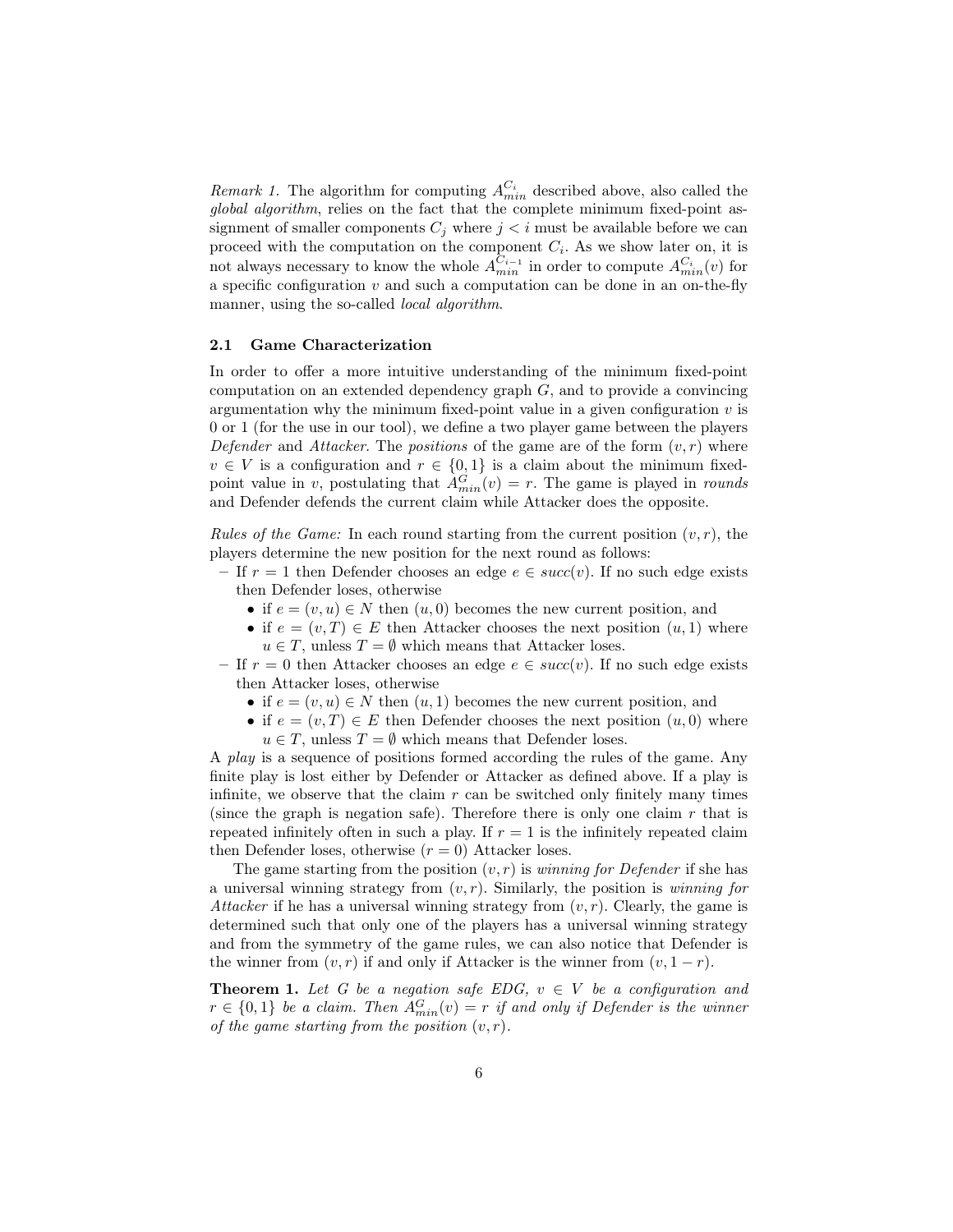*Proof.* By induction on the level of the node  $v$  (a node is of level i if it belongs to the component  $C_i$  but not to any component  $C_j$  where  $j < i$ , followed by a case analysis.  $\Box$ 

Let us now argue that Defender wins from the position  $(a, 0)$  in the EDG G from Figure 1(a). First, Attacker picks either (i) the hyper-edge  $(a, \{b, d\})$ or (ii) the negation edge  $(a, e)$ . In case (i), Defender answers by selecting the configuration b and the game continues from  $(b, 0)$ . Now Attacker can only pick the hyper-edge  $(b, \{c\})$  and Defender is forced to select the configuration c, ending in the position  $(c, 0)$  and from here the only continuation of the game brings us again to the position  $(b, 0)$ . As the play now repeats forever with the claim 0 appearing infinitely often, Defender wins this play. In case (ii) where Attacker selects the negation edge, we continue from the position  $(e, 1)$ . Defender is forced to select the only available hyper-edge  $(e, \{d, f\})$ , on which Attacker can answer by selecting the new position  $(d, 1)$  or  $(f, 1)$ . The first choice is not good for Attacker, as Defender will answer by taking the negation edge  $(d, c)$  and ending in the position  $(c, 0)$  from which we already know that Defender wins. The position  $(f, 1)$  is not good for Attacker either as Defender can now select the hyper-edge  $(f, \emptyset)$  and Attacker loses as he gets stuck. Hence Defender has a universal winning strategy from  $(a, 0)$  and by Theorem 1 we get that  $A_{min}^G(a) = 0$ .

#### 2.2 Encoding of CTL Model Checking of Petri Nets into EDG

We shall now give an example of how CTL model checking of Petri nets can be encoded into computing fixed-points on EDGs. Let us first recall the Petri net model. Let  $\mathbb{N}_0$  denote the set of natural numbers including zero and  $\mathbb{N}_{\infty}$  the set of natural numbers including infinity.

A Petri net is a 4-tuple  $N = (P, T, F, I)$  where P is a finite set of places, T is a finite set of transitions such that  $P \cap T = \emptyset$  and  $P \cup T \neq \emptyset$ ,  $F : (P \times T \cup T \times P) \rightarrow$  $\mathbb{N}_0$  is the flow function and  $I: P \times T \to \mathbb{N}_{\infty}$  is the inhibitor function. A marking on N is a function  $M : P \to \mathbb{N}_0$  assigning a number of tokens to each place. The set of all markings on N is denoted  $M(N)$ . A transition t is enabled in a marking M if  $M(p) \geq F((p,t))$  and  $M(p) < I(p,t)$  for all  $p \in P$ . If t is enabled in M, it can fire and produce a marking  $M'$ , written  $M \stackrel{t}{\rightarrow} M'$ , such that  $M'(p) = M(p) - F((p, t)) + F((t, p))$  for all  $p \in P$ . We write  $M \to M'$  if there is  $t \in T$  such that  $M \stackrel{t}{\rightarrow} M'$ .

In CTL, properties are expressed using a combination of logical and temporal operators over a set of basic propositions. In our case the propositions express properties of a concrete marking M and include the proposition is  $\mathbf{f}$  freable(Y) for a set of transitions Y that is true iff at least one of the transitions from Y is enabled in the marking M, and arithmetical expressions and predicates over the basic construct **token** count  $(X)$  where X is a subset of places such that token  $\text{count}(X)$  returns the total number of tokens in the places from the set  $X$  in the marking  $M$ . The CTL logic is motivated by the requirements of the MCC'16 competition [27] and the syntax of CTL formula  $\varphi$  is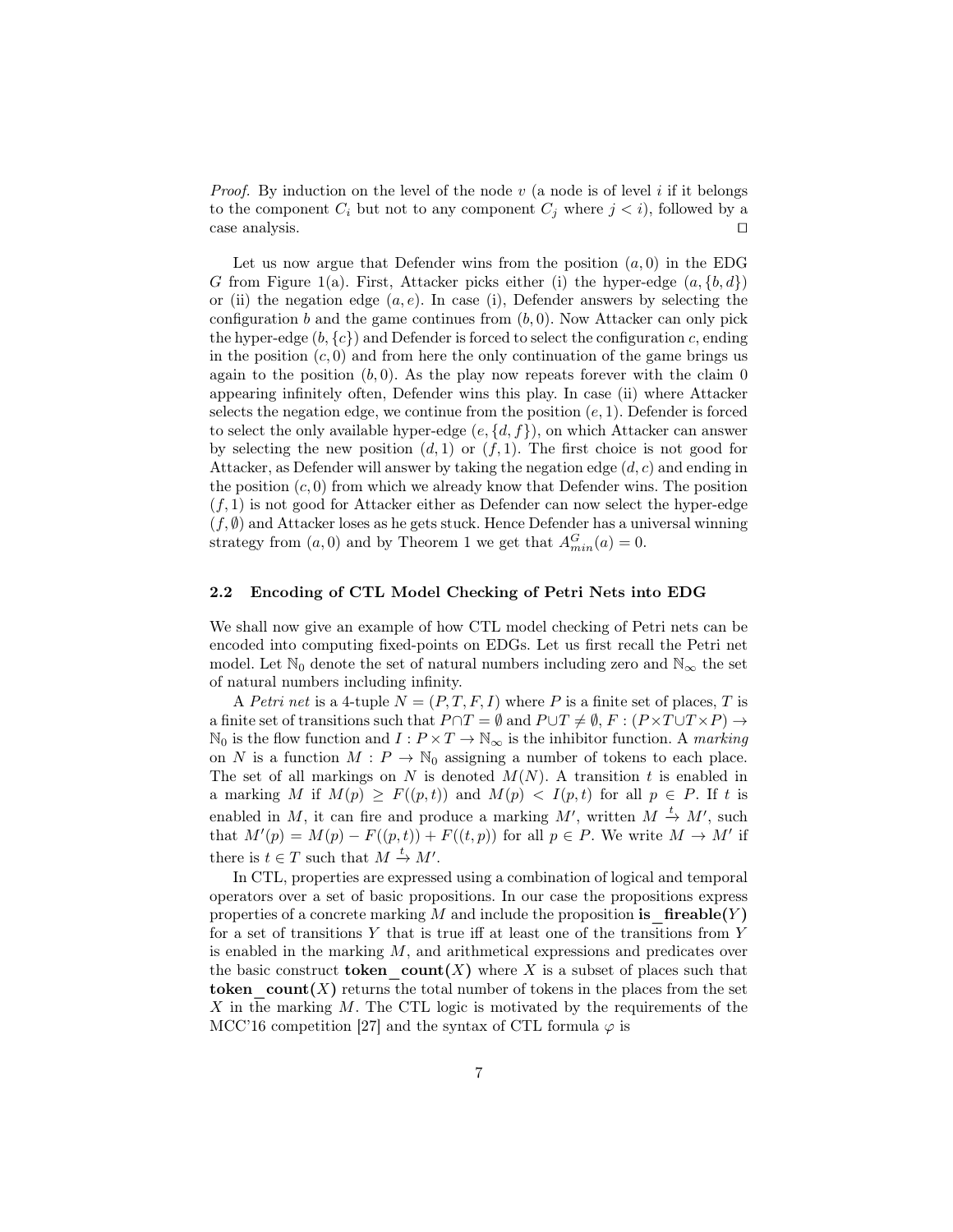

Fig. 2: Construction of EDG where we let  $\{M_1, ..., M_n\} = \{M' | M \to M'\}$ 

$$
\varphi ::= true \mid false \mid \mathbf{is\_fireable}(Y) \mid \psi_1 \bowtie \psi_2 \mid \neg \varphi \mid \varphi_1 \land \varphi_2 \mid \varphi_1 \lor \varphi_2 \mid
$$
  
\n
$$
EG \varphi \mid AG \varphi \mid EF \varphi \mid AF \varphi \mid EX \varphi \mid AX \varphi \mid E\varphi_1 U\varphi_2 \mid A\varphi_1 U\varphi_2
$$
  
\n
$$
\psi ::= \psi_1 \oplus \psi_2 \mid c \mid \mathbf{token\_count}(X)
$$

where  $\bowtie \in \{<,\leq,=,\geq,>\}, X \subseteq P, Y \subseteq T, c \in \mathbb{N}_0 \text{ and } \oplus \in \{+,-,\cdot\}.$  We assume the standard semantics of satisfability of a CTL formula  $\varphi$  in a marking M, written  $M \models \varphi$ .

For a given marking M and a CTL formula  $\varphi$ , we now construct an EDG with the configurations of the form  $\langle M, \varphi \rangle$ . If  $\varphi$  is a basic proposition then there is a hyper-edge from  $\langle M, \varphi \rangle$  with the empty target set iff  $M \models \varphi$ . The rules for building EDG for a subset of the temporal operators (the other temporal operators are the derived ones) is given in Figure 2. Observe that this reduction produces a negation safe EDG. We can then conclude with the following correctness result.

**Theorem 2 (Encoding Correctness).** Let  $N$  be a Petri net,  $M$  a marking on N and let  $\varphi$  be a CTL formula. Let G be the EDG with the root  $\langle M, \varphi \rangle$ constructed as described above. Then  $M \models \varphi$  iff  $A_{min}^G(\langle M, \varphi \rangle) = 1$ .

Remark 2. The reader probably noticed that if the Petri net is unbounded (has infinitely many reachable markings), we are actually producing an infinite EDG. Indeed, CTL model checking for unbounded Petri nets is undecidable [12], so we cannot hope for a general algorithmic solution. However, due to the employment of our local algorithm with certain zero propagation, we are sometimes able to obtain a conclusive answer by exploring only a finite part of the (on-the-fly) constructed dependency graph.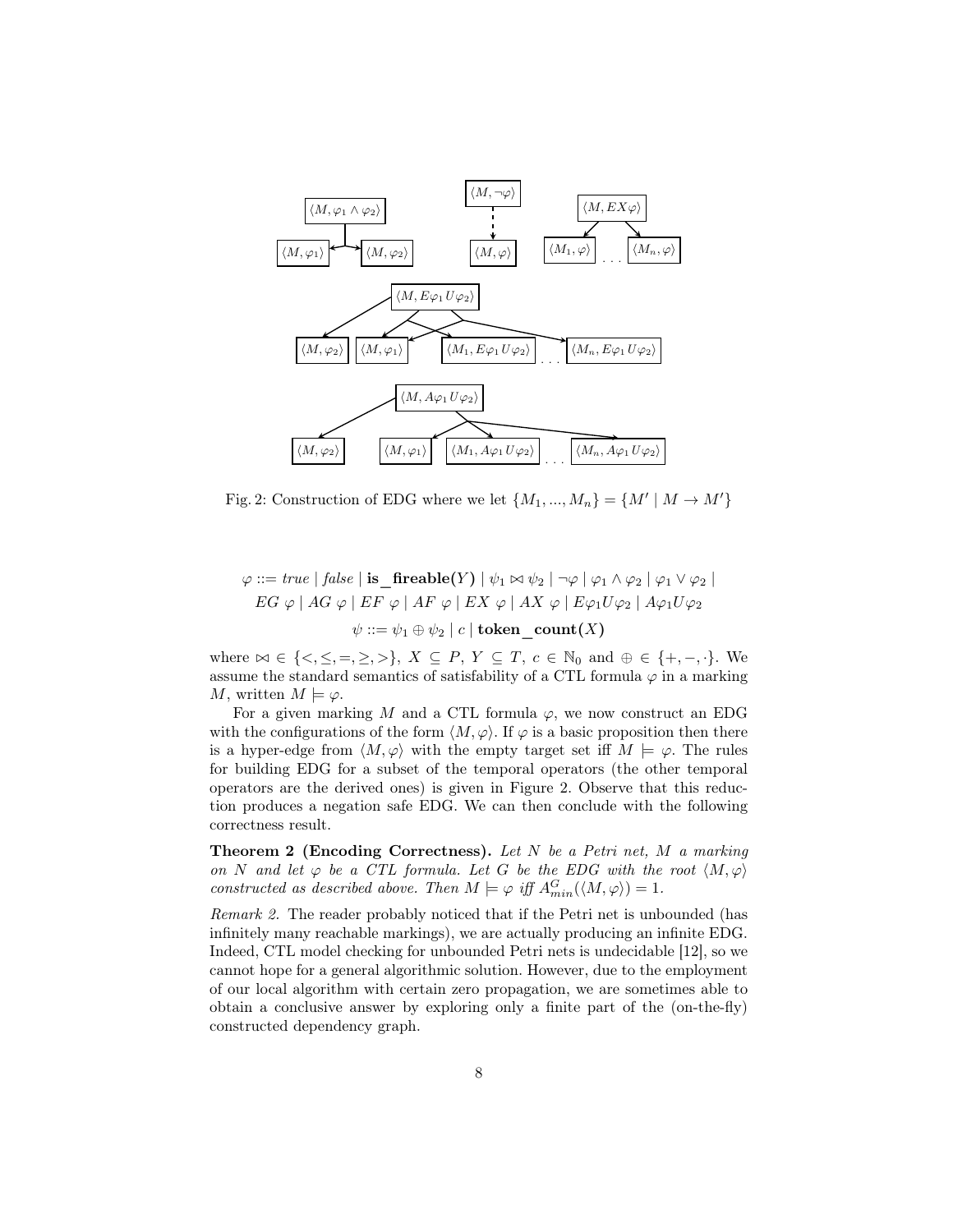

Fig. 3: Comparison of Different Algorithms for Fixed-Point Computation

## 3 Algorithms for Fixed-Point Computation on EDG

We shall now discuss the differences of our new distributed algorithm for fixedpoint computation of EDG compared to the previous approaches, followed by the description of our algorithm.

Figure 3 shows the partial ordering of the assignment values used by the algorithms. The orderings in the figure show how the configuration values are upgraded during the execution of the algorithms. The global algorithm, described in Section 2, only uses the assignment values 0 and 1 as shown in Figure  $3(a)$ . Initially, the whole graph is constructed and all configurations are assigned the value 0. Then it iterates, starting from the component  $C_0$ , over all hyper-edges and upgrades the source configuration values to 1 whenever all target configurations are already assigned the value 1. This repeats until no further upgrades are possible and then it uses the negation edges to propagate the values to the higher components until the minimum fixed-point assignment of a given configuration is set to 1 (in which case an early termination is possible) or until the whole process terminates and we can claim that the minimum fixed-point assignment of the given configuration is 0.

The key insight for the local algorithm, as suggested by Liu and Smolka [30] for dependency graphs without negation edges, is that if we are only interested in  $A_{min}^G(v)$  for a given configuration v, we do not have to necessarily enumerate the whole graph and compute the value for all configurations in G in order establish that  $A_{min}^G(v) = 1$ . The local algorithm introduces the value  $\perp$  for not yet explored configurations as shown in Figure 3(b) and performs a forward search in the dependency graph with backward propagation of the value 1. This significantly improves the performance of the global algorithm in case the configuration v gets the value 1. In the case where  $A_{min}^G(v) = 0$ , the local algorithm must search the whole graph before terminating and announcing the final answer.

Our improvement to the local algorithm is twofold: the handling of negation edges in an on-the-fly manner and the introduction of a new value ?, taking over the previous role of 0, as shown in Figure 3(c). Here  $\perp$  means that a configuration has not been discovered yet, ? that the final minimum fixed-point assignment has not been determined yet, and 0 and 1 mean the final values in the minimum fixedpoint assignment. Hence as soon as the given configuration gets the value 0 or 1,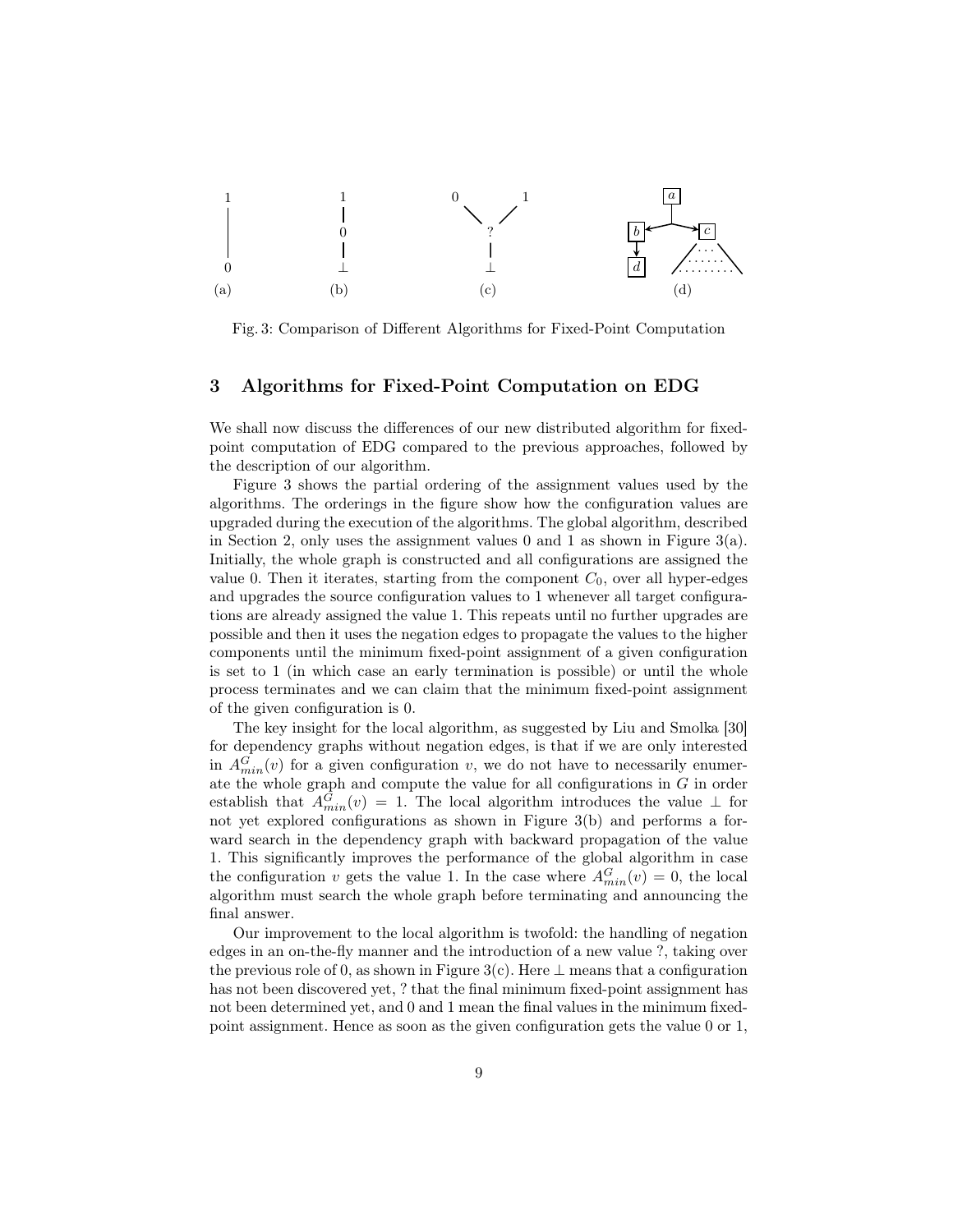we can early terminate and announce the answer. The previous approaches did not allow early termination for the value 0, but as Figure 3(d) shows, it can save lots of work. Since d has no outgoing hyper-edges, it can get assigned the value 0 (called certain zero) and because the single target configuration of the hyperedge  $(b, \{d\})$  is 0, the value 0 can back-propagate to b (we do this by removing hyper-edges that contain at least one target configuration with the value 0 and once a configuration has no outgoing hyper-edges, it will get assigned the certain zero value 0). Now the hyper-edge  $(a, \{b, c\})$  can also be removed and as a no longer has any hyper-edges, we can conclude that  $A_{min}^G(a) = 0$  without having to explore the potentially large subgraph rooted at  $c$  as it would be necessary in the previous algorithms. We moreover have to deal with negation edges where we allow early back-propagation of the certain 0 and certain 1 values, essentially performing an on-the-fly search for the existence of Defender's winning strategy. In what follows, we shall present the formal details of our algorithm, including its distributed implementation.

## 3.1 Distributed Algorithm for Minimum Fixed-Point Computation

We assume  $n$  workers running Algorithm 1 in parallel. Each worker has a unique identifier  $i \in \{1, ..., n\}$  and can communicate with any other worker using order preserving, reliable channels. If not stated otherwise, i refers to the identifier of the local worker and  $j$  refers to an identifier of some remote worker.

Global Data Structures. Initially, each worker has access to the means of generating a given EDG  $G = (V, E, N)$  via the function succ, an initial configuration  $v_0 \in V$ , and a partition function  $\delta : V \to \{1, \ldots, n\}$  that splits the configurations among the workers. We say that worker i owns a configuration v if  $\delta(v) = i$ .

Local Data Structures. Each worker has the following local data structures:

- $W^i_{\mathcal{E}} \subseteq \mathcal{E}$  is the waiting list of hyper-edges,
- $W_N^i \subseteq N$  is the waiting list of negation edges,
- $-D<sup>i</sup>: V \to \mathcal{P}(E \cup N)$  is the dependency set for each configuration,
- $succ^i: V \to \mathcal{P}(E \cup N)$  is the local successor relation such that initially  $succ^i(v) = succ(v)$  if  $\delta(v) = i$  and otherwise  $succ^i(v) = \emptyset$ ,
- $-A^i: V \to \{\perp, ?, 0, 1\}$  is the assignment function (implemented via hashing), initially returning  $\perp$  for all configurations,
- $C^i: V \to \mathcal{P}(\{1, ..., n\})$  is the set of interested workers who requested the value of a given configuration,
- $-M_R^i \subseteq V \times \{1, \ldots, n\}$  is the (unordered) message queue for requests  $(v, j)$ , where  $j$  is the identifier of the worker requesting the assigned value (i.e. 0) or 1) of a configuration v belonging to the partition of worker  $i$ , and
- $M_A^i \subseteq V \times \{0,1\}$  is the (unordered) message queue for answers  $(v,a)$ , where  $a$ is the assigned value of configuration  $v$  which has been previously requested by worker i.

For syntactical convenience, we assume that we can add messages to  $M_R^i$  and  ${\cal M}_A^i$  directly from other workers.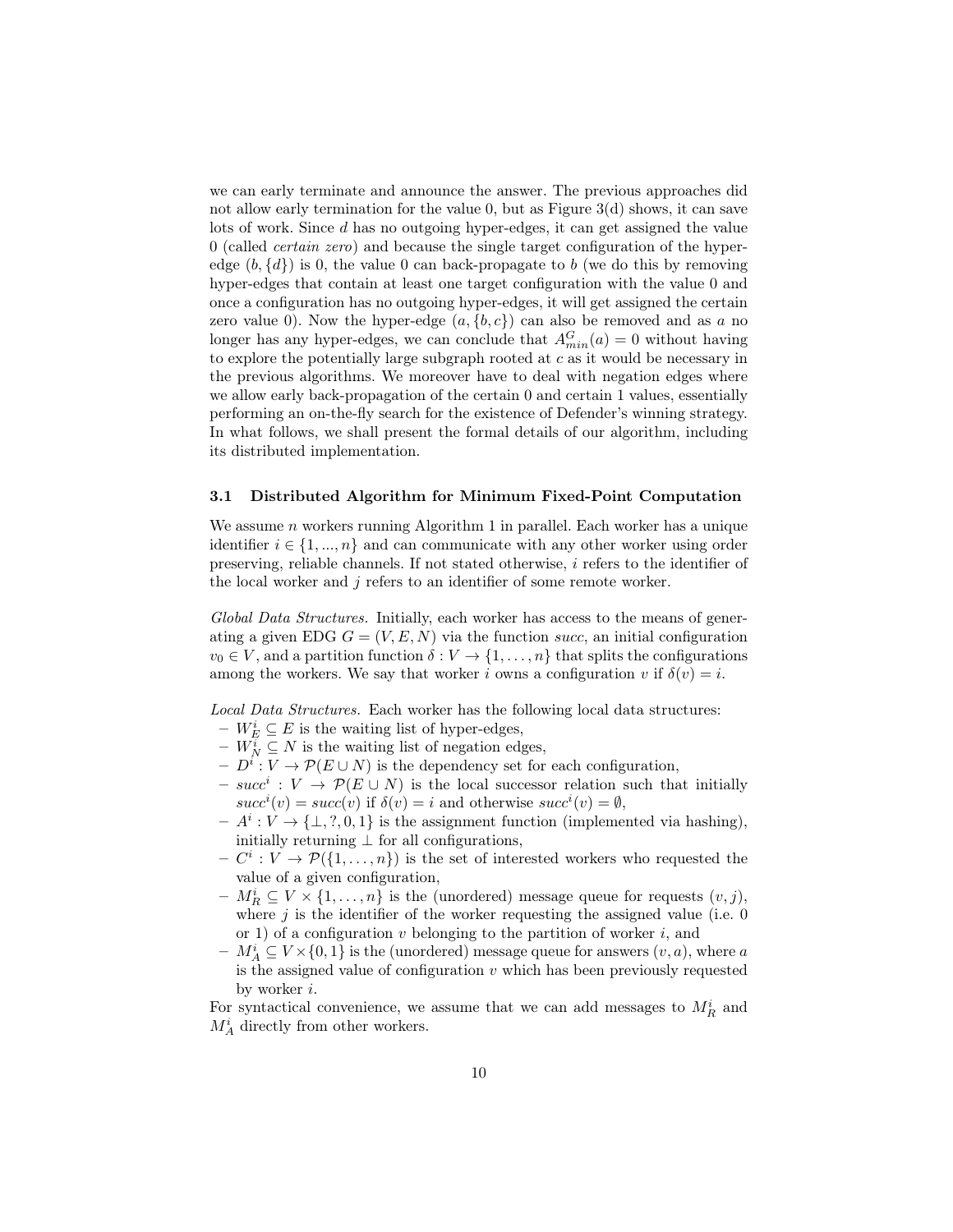Algorithm 1 Distributed Certain Zero Algorithm for a Worker i

**Require:** Worker id i, an EDG  $G = (V, E, N)$  and an initial configuration  $v_0 \in V$ . **Ensure:** The minimum fixed-point assignment  $A_{min}^G(v_0)$ 1: function DISTRIBUTEDCERTAINZERO $(G, v_0)$ 2: if  $\delta(v_0) = i$  then  $\text{EXPLORE}(v_0)$   $\triangleright$  Algorithm 2 3: repeat 4: if  $W_E^i \cup W_N^i \cup M_R^i \cup M_A^i \neq \emptyset$  then 5:  $task \leftarrow \text{PICKTask}(W_E^i, W_N^i, M_R^i, M_A^i)$ 6: **if**  $task \in W_E^i$  then ProcessHyperEDGE(task)  $\triangleright$  Algorithm 2 7: else if  $task \in W_N^i$  then ProcessNegationEDge(task)  $\triangleright$  Algorithm 2 8: else if  $task \in M_R^i$  then ProcessRequest(task)  $\rightarrow$  Algorithm 2 9: else if  $task \in M_A^i$  then ProcessAnswer(task)  $\triangleright$  Algorithm 2 10: until TERMINATIONDETECTION 11: **if**  $A^{i}(v_0) = ? \lor A^{i}(v_0) = 0$  then return 0 12: else return 1

Global waiting lists. When we need to reference the global state in the computation of the parallel algorithm, we can use the following abbreviations.

- The global waiting list of hyper-edges  $W_E = \bigcup_{i=1}^n W_E^i$ .
- The global waiting list of negation edges  $W_N = \bigcup_{i=1}^n W_N^i$ .
- The global request message queue  $M_R = \bigcup_{i=1}^n M_R^i$ .
- The global answer message queue  $M_A = \bigcup_{i=1}^{n} M_A^i$ .

Idle Worker. We say that a worker  $i$  is idle if it is executing the loop at line 3 through 10 in Algorithm 1, but is not currently executing any of the processing functions on lines 6, 7, 8 or 9.

Pick Task. Algorithm 1 uses at line 5 the function  ${\rm PicKTASK}(W_E^i,W_N^i,M_R^i,M_A^i)$ that nondeterministically returns:

- a hyper-edge from  $W_E^i$ , or
- a message from  $M_R^i$  or  $M_A^i$ , or
- − a negation edge  $(v, u)$  from  $W_N^i$  provided that  $A^i(u) \in \{0, 1, \perp\}$ , or
- a negation edge  $(v, u)$  from  $W_N^i$  if all other workers are idle and v has a minimal distance in all waiting lists and message queues (i.e. for all  $(v', x) \in$  $(W_E \cup W_N \cup M_A \cup M_R)$  it holds that  $dist(v) \leq dist(v')$ .
- If none of the above is satisfied, the worker waits until either a message is received or a negation edge becomes safe to pick. Notice that in this case,  $W_E^i$  will remain empty until a message or negation edge is processed.

Even though PickTask depends on the global state of the computation to decide whether a negation edge is safe to pick, the rest of the conditions can be decided based on the data that is available locally to each worker. Therefore it is not necessary to synchronise across all workers every time a task should be picked, it is only required if the worker wants to pick a negation edge  $(v, u)$  where  $A^{i}(u) = ?$ .

 $Termination of the Algorithm.$  We utilize a standard TERMINATIONDETECTION function computed distributively that returns true if and only if all message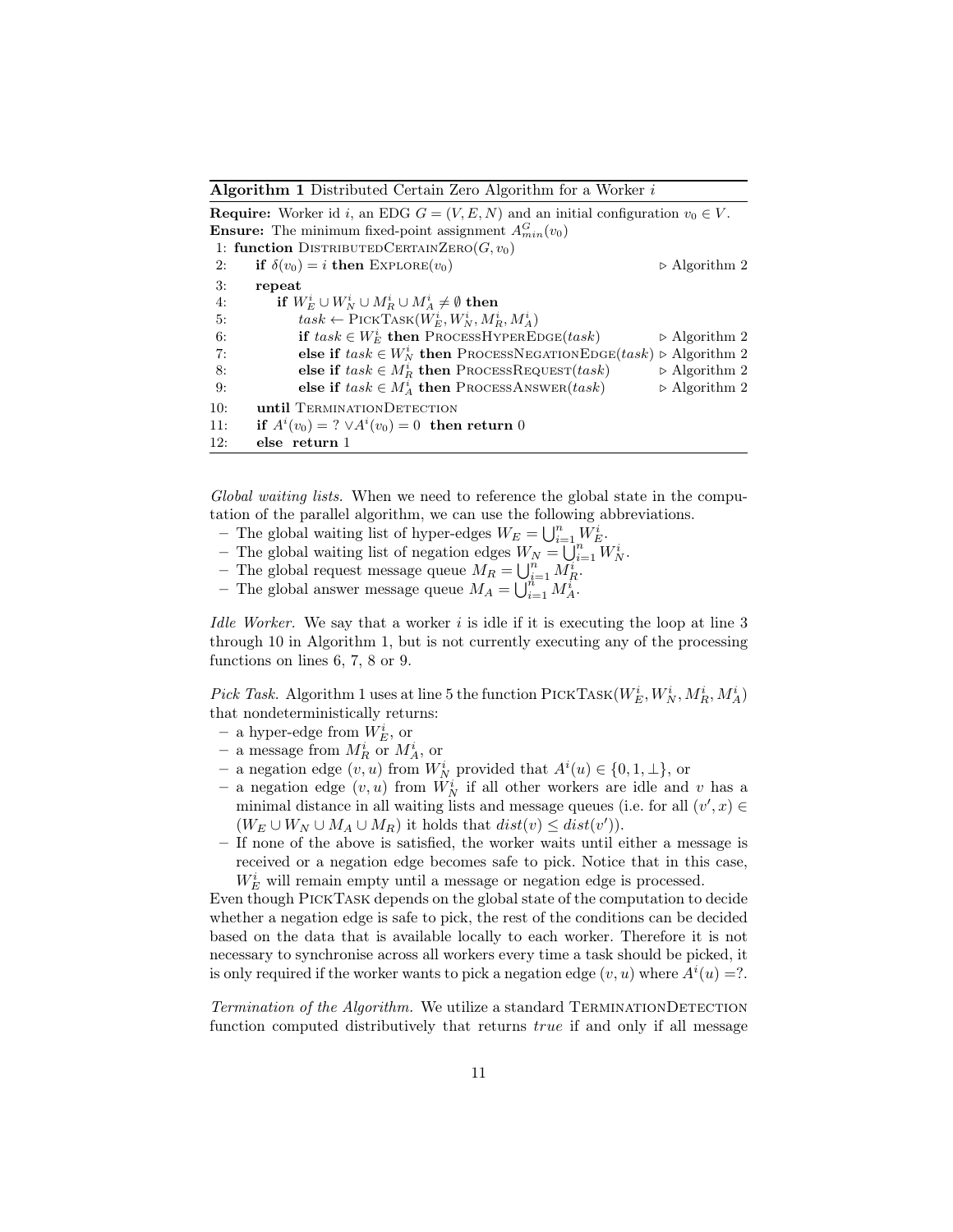3: if  $\forall u \in T : A^i(u) = 1$  then FINALASSIGN $(v, 1)$   $\triangleright$  Edge propagates 1 4: else if  $\exists u \in T$  where  $A^i(u) = 0$  then DELETEEDGE(e) 5: else if  $X \subseteq T$  s.t.  $X \neq \emptyset$  and  $\forall u \in X : A^i(u) = ? \vee A^i(u) = \bot$  then 6: for  $u \in X$  do 7:  $D^{i}(u) \leftarrow D^{i}(u) \cup \{e\}$ 8: if  $A^i(u) = \perp$  then EXPLORE(u) 1: function ProcessNegationEdge =  $(v, u)$   $\triangleright e \in N$ 2:  $W_N^i \leftarrow W_N^i \setminus \{e\}$ 3: if  $A^i(u) = ? \vee A^i(u) = 0$  then FINALASSIGN $(v, 1)$   $\rightarrow$  Assign negated value 4: else if  $A^{i}(u) = 1$  then DELETEEDGE(e) 5: else if  $A^i(u) = \perp$  then 6:  $D^i(u) \leftarrow D^i(u) \cup \{e\}; W_N^i \leftarrow W_N^i \cup \{e\};$  EXPLORE $(u)$ 1: **function** PROCESSREQUEST $(m = (v, j))$  b request from worker j 2: if  $A^i(v) = 1 \vee A^i$  $\triangleright$  Value of  $v$  is already known 3:  $M_A^j \leftarrow M_A^j \cup \{(v, A^i(v))\}$ ;  $M_R^i \leftarrow M_R^i \setminus \{m\}$ 4: else  $\triangleright$  Value of v is not computed yet 5:  $C^i(v) \leftarrow C^i$  $\triangleright$  Remember that worker j is interested in v 6:  $M_R^i \leftarrow M_R^i \setminus \{m\}$ 7: if  $A^i(v) = \bot$  then EXPLORE(v) 1: function ProcessAnswer $(m = (v, a))$  $\rhd a \in \{0,1\}$  and  $m \in M_A^i$ 2:  $M_A^i \leftarrow M_A^i \setminus \{m\}$ 3: FINALASSIGN $(v, a)$  b Assign the received answer to v 1: function  $\text{EXPLORE}(v)$  .  $\triangleright v \in V$ 2:  $A^i(v) \leftarrow ?$ 3: if  $\delta(v) = i$  then  $\triangleright$  Does worker i own v? 4: if  $succ^i(v) = \emptyset$  then FINALASSIGN $(v, 0)$   $\triangleright$  It is safe to propagate 0 5:  $W_E^i \leftarrow W_E^i \cup (succ^i(v) \cap E); W_N^i \leftarrow W_N^i \cup (succ^i(v) \cap N)$ 6: else 7:  $M_R^{\delta(v)} \leftarrow M_R^{\delta(v)} \cup \{(v, i)\}$  b If not, request the value from the owner of v 1: function  $D \text{ELETEE}$  $D \text{GE}(e = (v, T) \text{ or } e = (v, u))$   $\triangleright e \in (E \cup N)$ 2:  $succ^i(v) \leftarrow succ^i(v) \setminus \{e\}$ 3: if  $succ^i(v) = \emptyset$  then FINALASSIGN $(v, 0)$   $\triangleright$  It is safe to propagate 0 4: if  $e \in E$  then 5:  $W_E^i \leftarrow W_E^i \setminus \{e\}$ 6: for all  $u \in T$  do  $D^{i}(u) \leftarrow D^{i}(u) \setminus \{e\}$ 7: if  $e \in N$  then 8:  $W_N^i \leftarrow W_N^i \setminus \{e\}; D^i(u) \leftarrow D^i(u) \setminus \{e\}$ 1: **function** FINALASSIGN $(v, a)$   $\triangleright a \in \{0, 1\}$  and  $v \in V$ 2: if  $v = v_0$  then return a and terminate all workers;  $\triangleright$  Early termination 3:  $A^i(v) \leftarrow a$ 

Algorithm 2 Functions for Worker i Called from Algorithm 1

2:  $W_E^i \leftarrow W_E^i \setminus \{e\}$ 

1: function PROCESSHYPEREDGE $(e = (v, T))$   $\triangleright e \in E$ 

4: **for all** 
$$
j \in C^i(v)
$$
 **do**  $M_A^j \leftarrow M_A^j \cup \{(v, a)\}\$   $\triangleright$  Notify all interested workers  
5:  $W_E^i \leftarrow W_E^i \cup \{D^i(v) \cap E\}; W_N^i \leftarrow W_N^i \cup \{D^i(v) \cap N\}$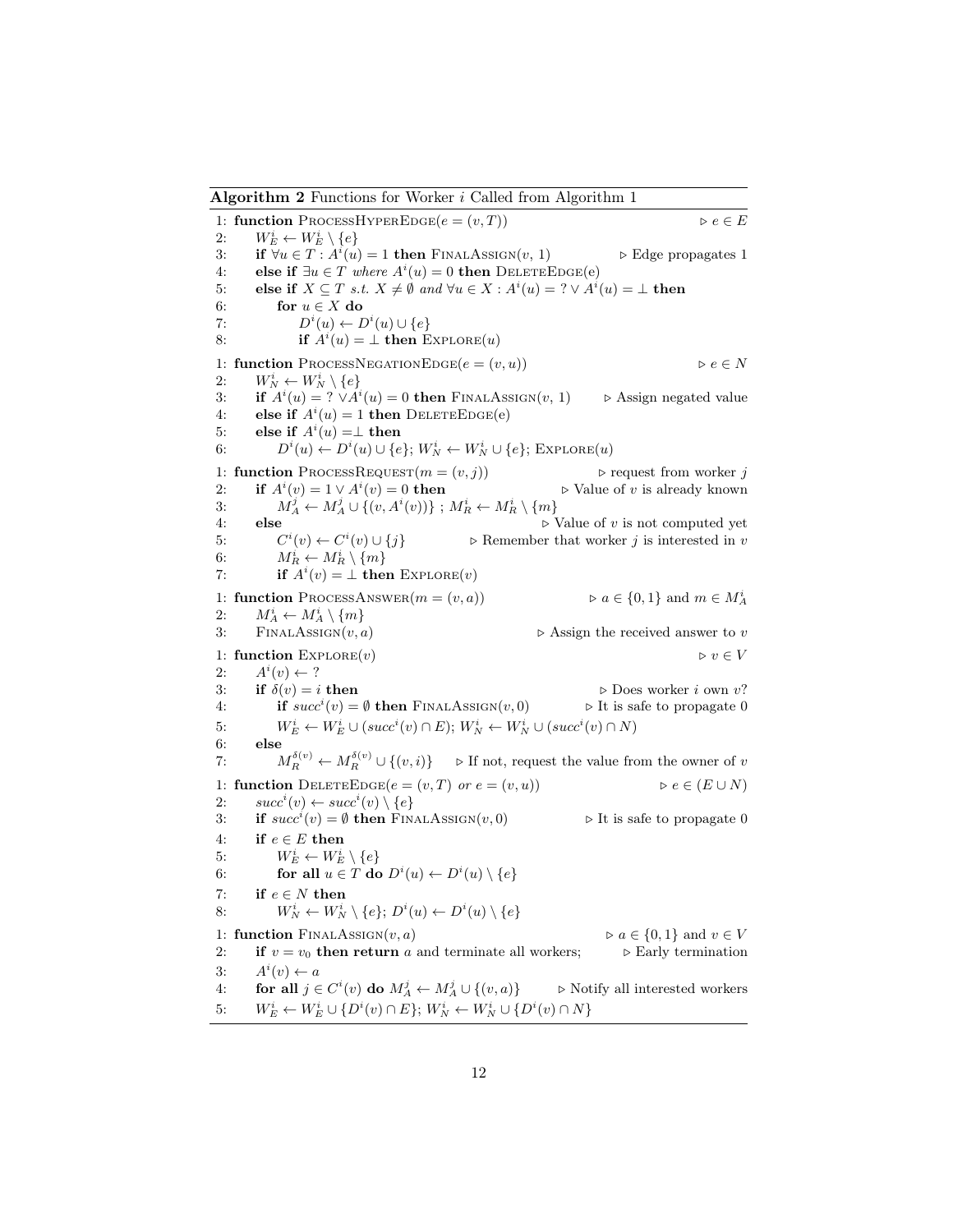queues are empty, all waiting lists are empty (i.e.  $W_E \cup W_N \cup M_R \cup M_A = \emptyset$ ) and all workers are idle. Notice that once the initial configuration  $v_0$  is assigned the final value 0 or 1, the algorithm can terminate early.

We shall now focus on the correctness of the algorithm. By a simple code analysis, we can observe the following lemma.

**Lemma 1.** During the execution of Algorithm 1, the value of  $A^{i}(v)$  for any worker i and any configuration v will never decrease (with respect to the ordering from Figure  $3(c)$ ).

Based on this lemma we can now argue about the termination of the algorithm.

#### Lemma 2. Algorithm 1 terminates.

Proof. To show that the algorithm terminates, we have to argue that eventually all waiting lists become empty and all workers go to idle (unless early termination kicks in before this). By guaranteeing this, the TERMINATIONDETECTION condition will be satisfied and the algorithm terminates.

First, let us observe that if the waiting lists of a worker are empty, the worker will eventually become idle. That is because none of the functions called from the repeat-until loop contain any loops or recursive calls. Also note that in such case, the worker will stay idle until a message is received. In each iteration, an edge is inserted into a waiting list only if the assignment value of some configuration increases. By Lemma 1, the assignment value can never decrease, and since the assignment value can only increase finitely many times, eventually no edges will be inserted into the waiting lists. The same argument applies to request messages as a request can only be sent if an assignment value of a configuration increases from  $\perp$  to ?. The only exception to the considerations above are the answer messages. An answer message can be sent either as a result of an assignment value increase (line 4 of the FINALASSIGN), which only happens finitely many times. However, it can be also sent as a direct response to a request message (line 3 of the ProcessRequest). As we have already shown, each computation can produce only finitely many requests and since each such request can produce at most one answer, the number of answer messages will also be finite.

Finally, we note that as soon as all the messages and hyper-edges are processed by all workers, at least one negation edge becomes safe to pick. Hence if no new messages are sent or edges being inserted into the waiting lists, eventually a negation edge is picked (at most once). Therefore all waiting lists become eventually empty and as a result all workers go idle, satisfying the Termina-TIONDETECTION condition.

The main correctness argument is contained in the following loop invariants.

**Lemma 3 (Loop Invariants).** For any worker i, the repeat-until loop in  $Al$ gorithm 1 satisfies the following invariants.

1. For all  $v \in V$ , if  $A^{i}(v) = 1$  then  $A_{min}^{G}(v) = 1$ .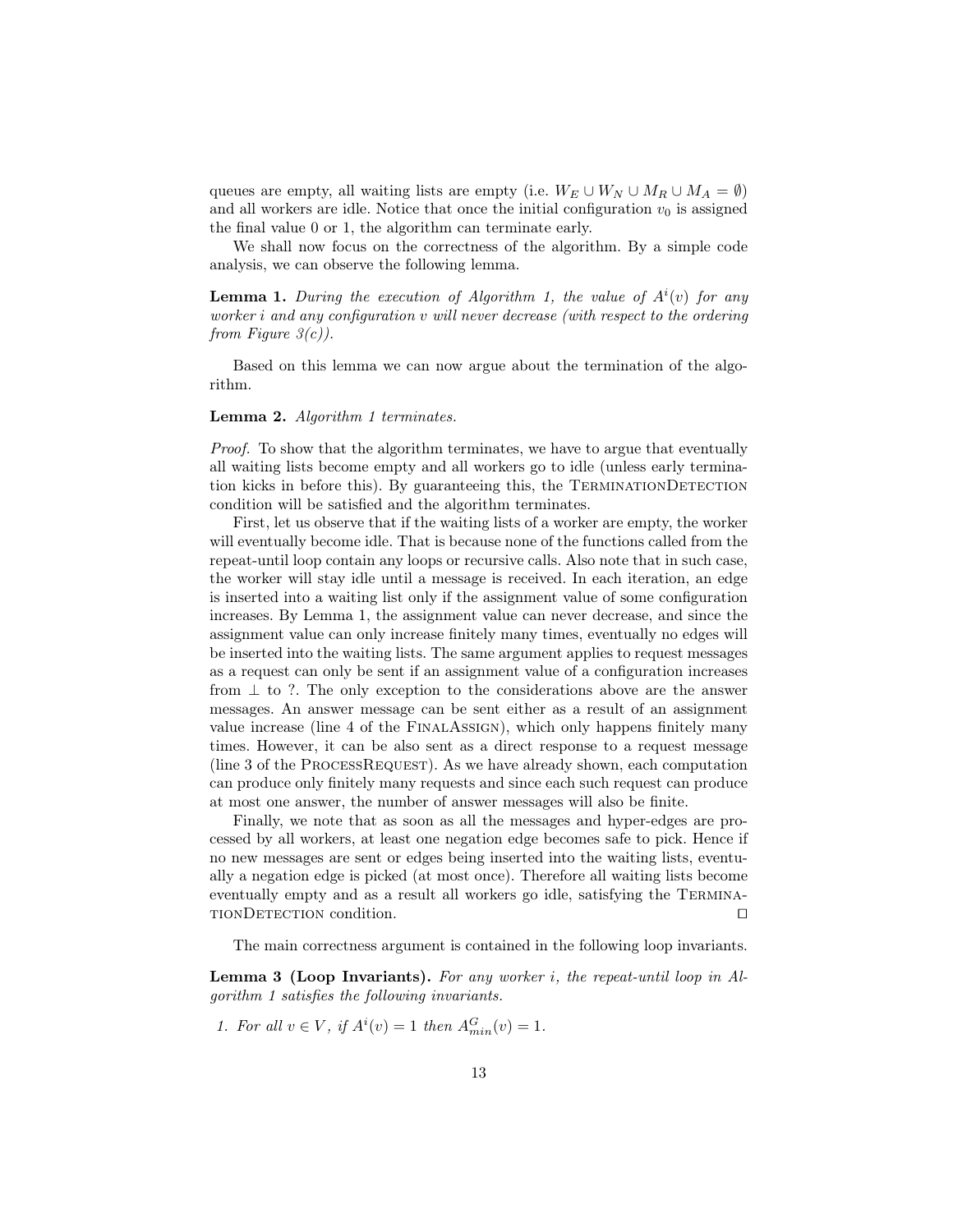- 2. For all  $v \in V$ , if  $A^{i}(v) = 0$  then  $A_{min}^{G}(v) = 0$ .
- 3. For all  $v \in V$ , if  $A^{i}(v) = ?$  and  $i = \delta(v)$  then for all  $e \in succ^{i}(v)$  it holds that  $e \in W_E^i \cup W_N^i$  or  $e \in D^i(u)$  for some  $u \in V$  where  $A^i(u) = ?$ .
- 4. For all  $v \in V$ , if  $A^{i}(v) = ?$  and  $i \neq \delta(v)$  then one of the following must hold:  $- (v, i) \in M_R^{\delta(v)},$  $-i \in C^{\delta(v)}(v)$  and  $A^{\delta(v)}(v) = ?$ , or
	-
	- $(v, a) \in M_A^i$  and  $A^{\delta(v)}(v) = a$  for some  $a \in \{0, 1\}.$
- 5. If there is a negation edge  $e = (v, u) \in W_N^i$  s.t.  $A^i(u) = ?$  and all workers are idle and v is minimal in all waiting lists and message queues (i.e. for all  $(v',x) \in (W_E \cup W_N \cup M_A \cup M_R)$  it holds that  $dist(v) \leq dist(v')$ , then  $A_{min}^G(u) = 0.$

Now we can state two technical lemmas.

**Lemma 4.** Upon termination of Algorithm 1 at line 11 or line 12, for every negation edge  $e = (v, u) \in N$  it holds that either  $A^{\delta(v)}(v) \in \{1, \perp\}$  or the negation edge is deleted from  $succ^{\delta(v)}$ .

**Lemma 5.** Upon termination of Algorithm 1 at line 11 or line 12, for every  $i \in \{1, ..., n\}$  and for every  $v \in V$  it holds that either  $A^i(v) = \perp$  or  $A^i(v) =$  $A^{\delta(v)}(v)$ .

We finish this section with the correctness theorem.

Theorem 3. Algorithm 1 terminates and upon termination it holds, for all i,  $1 \leq i \leq n$ , that

 $-$  if  $A^i(v_0) = 1$  then  $A_{min}^G(v_0) = 1$  and  $-$  if  $A^i(v_0) \in \{?,0\}$  then  $A_{min}^G(v_0) = 0$ .

*Proof.* By Lemma 2 we know that Algorithm 1 terminates. For a fixed worker  $i$ , by Lemma 3, it certainly holds that if  $A^i(v) = 1$  or  $A^i(v) = 0$  then  $A^G_{min}(v) = 0$  $A^i(v)$ . To show that if  $A^i(v) = ?$  then  $A_{min}^G(v) = 0$ , we first construct a global assignment B such that

$$
B(v) = \begin{cases} 0 & \text{if there is } i \in \{1, \dots, n\} \text{ such that } A^i(v) = ? \text{ or } A^i(v) = 0\\ 1 & \text{otherwise.} \end{cases}
$$
 (2)

Next we show that  $B$  is a fixed-point assignment of  $G$ . For a contradiction, let us assume  $B$  is not a fixed-point assignment. This can happen in two cases:

– There is a hyper-edge  $e = (v, T)$  such that  $B(v) = 0$  and  $B(u) = 1$  for all  $u \in T$ . If  $A^{i}(v) = 0$  for some *i*, it is a direct contradiction with Lemma 3 Condition 2. Otherwise for some *i* it must hold that  $A^{i}(v) = ?$ . By Lemma 5, we get that  $A^{i}(v) = A^{\delta(v)}(v) = ?$ . Therefore according to Lemma 3 Condition 3, there exists a configuration u such that  $A^{\delta(v)}(u) = ?$  and e is in the dependency set of u. However,  $A^{\delta(v)}(u) = ?$  implies that there exists  $u \in T$ such that  $B(u) = 0$ .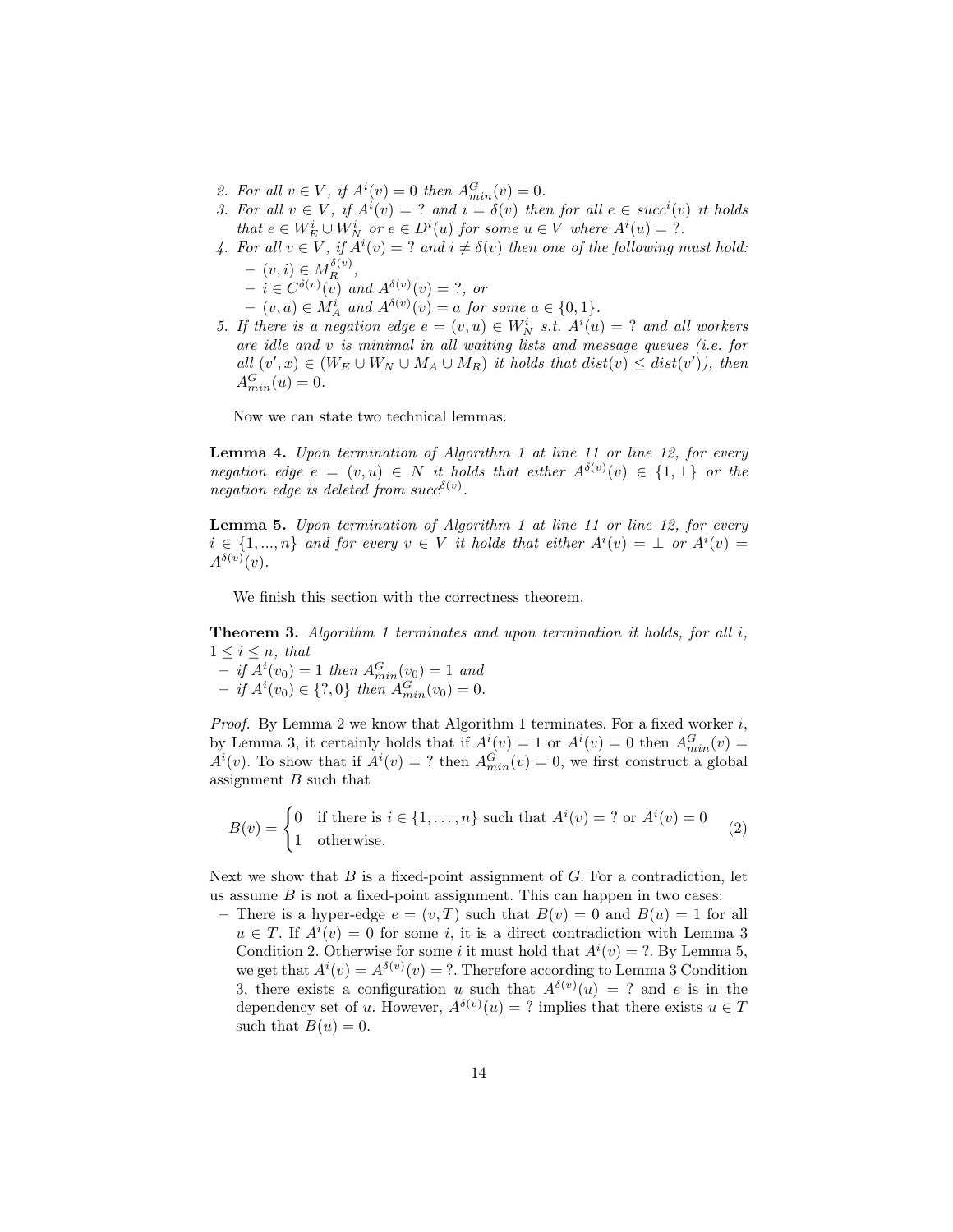- There is a negation edge  $e = (v, u)$  such that  $B(v) = 0$ , and  $A_{min}^G(u) = 0$ and e is not deleted. If  $A^{i}(v) = 0$  for some *i*, it is again a contradiction with Lemma 3 Condition 2. Otherwise for some i it must hold that  $A^{i}(v) = ?$ . Then by Lemma 5 we get that  $A^{i}(v) = A^{\delta(v)}(v) = ?$ , which is a contradiction with Lemma 4.

Because B is a fixed-point assignment and  $A_{min}^G$  is the minimum fixed-point assignment, we get  $A_{min}^G \sqsubseteq B$ . Therefore if  $A^i(v) = ?$  then by the definition of B we have that  $B(v) = 0$  and by  $A_{min}^G(v) \le B(v)$  this implies that  $A_{min}^G(v) = 0$ .  $\Box$ 

As a direct consequence of Theorem 3 we get the following corollary.

**Corollary 1.** Algorithm 1 terminates and returns  $A_{min}^G(v_0)$ .

## 4 Implementation and Experiments

The single-core local algorithm (local) and its extension with certain zero propagation (czero), together with the distributed versions of czero with non-shared memory and using MPI running on 4 cores (dist-4) and 32 cores (dist-32) have been implemented in an open-source framework written in  $C++$ . The implementation is available at http://code.launchpad.net/~tapaal-dist-ctl/ verifypn/paper-dist and contains also all experimental data. The general tool architecture was instantiated to CTL model checking of Petri nets by providing C++ code for the initial configuration of the EDG and the successor generator (that for a given configuration outputs all outgoing hyper-edges and negation edges). Optionally, one can also implement a custom-made search strategy or choose it from the predefined ones. In our experiments, we use DFS strategy for both the forward and backward propagation (note that even if each worker in the distributed version runs DFS strategy, depending on the actual order of the request arrivals, this may result in pseudo DFS strategies). The framework also includes a console implementation of the game—the integration into the GUI of the tool TAPAAL is currently under development.

To compare the algorithms, we ran experiments on CTL queries for the Petri nets from MCC'16 [27] on machines with four AMD Opteron 6376 processors, each processor having 16 cores. A 15 GB memory limit per core was enforced for all verification runs. We considered all 322 known Petri net models from the competition, each of them coming with 16 different CTL cardinality queries. As many of these models are either trivial to solve or none of the algorithms are able to provide any answer, we first selected an interesting subset of the models where the slowest algorithm used at least 30 seconds on one of the first three queries and at the same time the fastest algorithm solved all three queries within 30 minutes. This left us with 49 models on which we run all 16 CTL queries (in total 784 executions) with the time limit of 1 hour.

Table 1 shows how many queries were answered by the algorithms and documents that our certain zero algorithm solved 90 more queries than the one by Liu and Smolka. Running the distributed algorithm on 4 cores further solved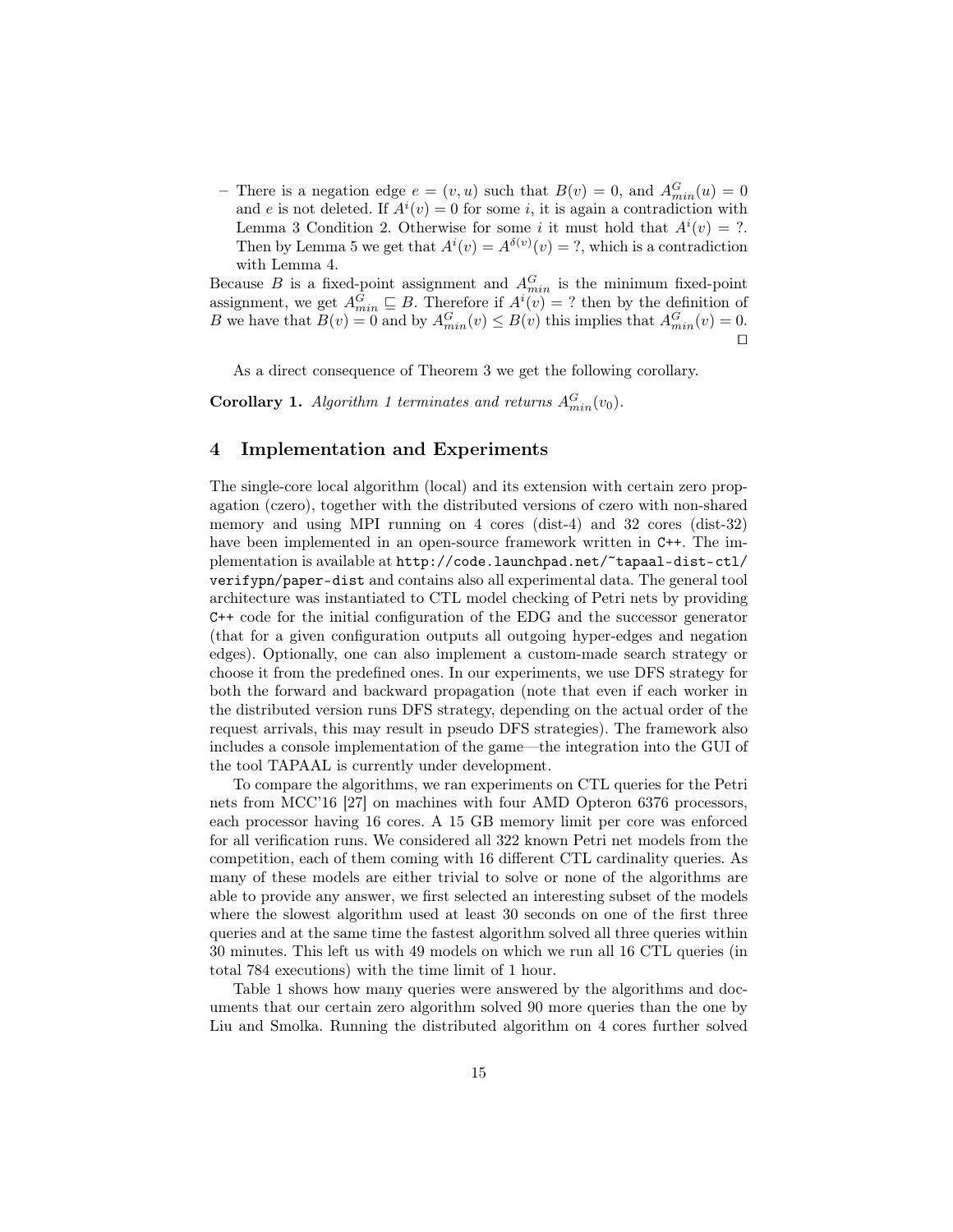| Algorithm                                          | Answered Queries Unique Answers |    |
|----------------------------------------------------|---------------------------------|----|
| Liu and Smolka Local, 1 core (local)               | 475                             |    |
| Certain Zero Local, 1 core (czero)                 | 565                             |    |
| Distributed Certain Zero Local, 4 cores (dist-4)   | 619                             |    |
| Distributed Certain Zero Local, 32 cores (dist-32) | 670                             | 52 |

Table 1: Answered queries within 1 hour (out of 784 executions)

|                | Query Number |     |                |                          |     |                |     |                |              |      |     |     |                |     |              |                |              |
|----------------|--------------|-----|----------------|--------------------------|-----|----------------|-----|----------------|--------------|------|-----|-----|----------------|-----|--------------|----------------|--------------|
|                | Alg.         | 1   | $\overline{2}$ | 3                        | 4   | 5              | 6   |                | 8            | 9    | 10  | 11  | 12             | 13  | 14           | 15             | 16           |
|                | local        | 160 | 447            | $\overline{\phantom{0}}$ | 158 | 234            | 250 | 199            | 1            | 228  | 343 | 229 | 241            | 233 | 1            | 223            | $\mathbf{1}$ |
|                | czero        | 157 | 453            | 226                      | 154 | 229            | 1   | 1              | 1            | 221  | 100 | 227 | 238            | 232 |              | 226            | 1            |
|                | $dist-4$     | 82  | 224            | 129                      | 86  | 158            |     | 1              | 1            | 85   | 1   | 116 | 154            | 133 |              | 137            | 1            |
|                | $dist-32$    | 21  | 67             | 1                        | 20  | 45             | 1   | $\mathbf{1}$   | 1            | 11   | 1   | 33  | 36             | 46  | 1            | 33             | 1            |
| $\overline{B}$ | local        | 465 | 444            | 453                      | 16  | 1              | 1   | 401            | 1            | 1030 | 1   | 877 | 490            | 3   | 458          | 459            | $\mathbf{1}$ |
|                | czero        | 452 | 468            | 464                      | 16  | 1              | 1   |                | 1            | 522  |     | 1   | 477            | 3   | 1            | $\overline{2}$ | 1            |
|                | $dist-4$     | 119 | 118            | 125                      | 6   | 1              | 1   |                | 1            | 180  |     | 1   | 144            | 3   | 1            | 1              |              |
|                | $dist-32$    | 23  | 22             | 23                       | 1   | 1              | 1   | $\mathbf 1$    | 1            | 1270 | 1   | 1   | 28             | 1   | $\mathbf{1}$ | 1              |              |
|                | local        | 343 | 1              | 183                      | 85  | 1              | 1   | 4              | 180          |      | 1   | 25  | 1              | 165 | $\mathbf{1}$ | 173            | 172          |
|                | czero        | 175 |                | 172                      | 70  | 1              | 1   | 3              | 1            | 333  |     | 23  | 1              | 178 |              |                |              |
|                | $dist-4$     | 60  |                | 63                       | 42  | 3              | 1   | $\overline{2}$ | 1            | 87   | 1   | 12  | 1              | 58  | 1            | 1              | 1            |
|                | $dist-32$    | 20  | $\overline{2}$ | 15                       | 18  | $\overline{2}$ | 3   | 1              | 1            | 21   | 1   | 11  | 1              | 13  | 1            | 1              | 1            |
|                | local        | 263 | 446            | 243                      | 236 | 219            | 23  | 204            | 356          | 235  | 164 | 1   | 231            | 279 | 1            | 1              | 13           |
| <sub>D</sub>   | czero        |     | 187            | 6                        | 228 | 215            | 21  | 188            | 1            | 220  |     |     | 229            | 257 |              | 1              | 11           |
|                | $dist-4$     |     | 130            | 6                        | 130 |                | 12  | 103            | 1            | 122  | 1   | 1   | 124            | 189 | 1            | 1              | 7            |
|                | $dist-32$    | 1   | 45             | $\overline{2}$           | 35  | 1              | 3   | 27             | $\mathbf{1}$ | 38   | 1   | 1   | 41             | 61  | 1            | 1              | 2            |
| E,             | local        | 95  | 137            | 140                      | 136 | 139            | 135 | 130            | 139          | 139  | 144 | 148 | $\overline{1}$ | 1   | 138          | 132            | 134          |
|                | czero        | 96  | 143            | 134                      | 134 | 137            | 143 | 129            | 134          | 139  | 146 | 141 | 1              | 1   | 137          | 138            | $\mathbf{1}$ |
|                | $dist-4$     | 33  | 53             | 58                       | 53  | 147            | 52  | 50             | 57           | 59   | 65  | 79  |                | 1   | 52           | 61             | $\mathbf{1}$ |
|                | $dist-32$    | 30  | 14             | 15                       | 14  | 1225           | 15  | 20             | 16           | 17   | 18  | 19  |                | 1   | 16           | 16             | 9            |

Table 2: Verification time in seconds for selected models A: BridgeAndVehicles-PT-V20P20N10, B: Peterson-PT-3, C: ParamProductionCell-PT-4, D: BridgeAndVehicles-PT-V20P10N10, and E: SharedMemory-PT-000010.

54 more queries and the utilisation of 32 cores allowed us to solve additional 51 queries. The number of unique answers—queries that were solved by a given algorithm but not by any of the remaining three algorithms—clearly shows that adding more workers considerably improves the performance of the distributed algorithm. This is despite the fact that we are solving a P-hard problem [15] and such problems are in general believed not to have efficient parallel algorithms.

In Table 2 we zoom in on a few selected models and show the running time (rounded up to the nearest higher second) for all 16 queries of each model. A dash means running out of resources (time or memory). We can observe a significant positive effect of the certain zero propagation on several queries like A.6, B.7, C.8, D.8 and E.16 and in general a satisfactory performance of this technique. The clear trend with multi-core algorithms is that there is usually a considerable speedup when moving from 1 to 4 cores and a generally nice scaling when we employ 32 cores. Here we can often notice reasonable speedups compared to 1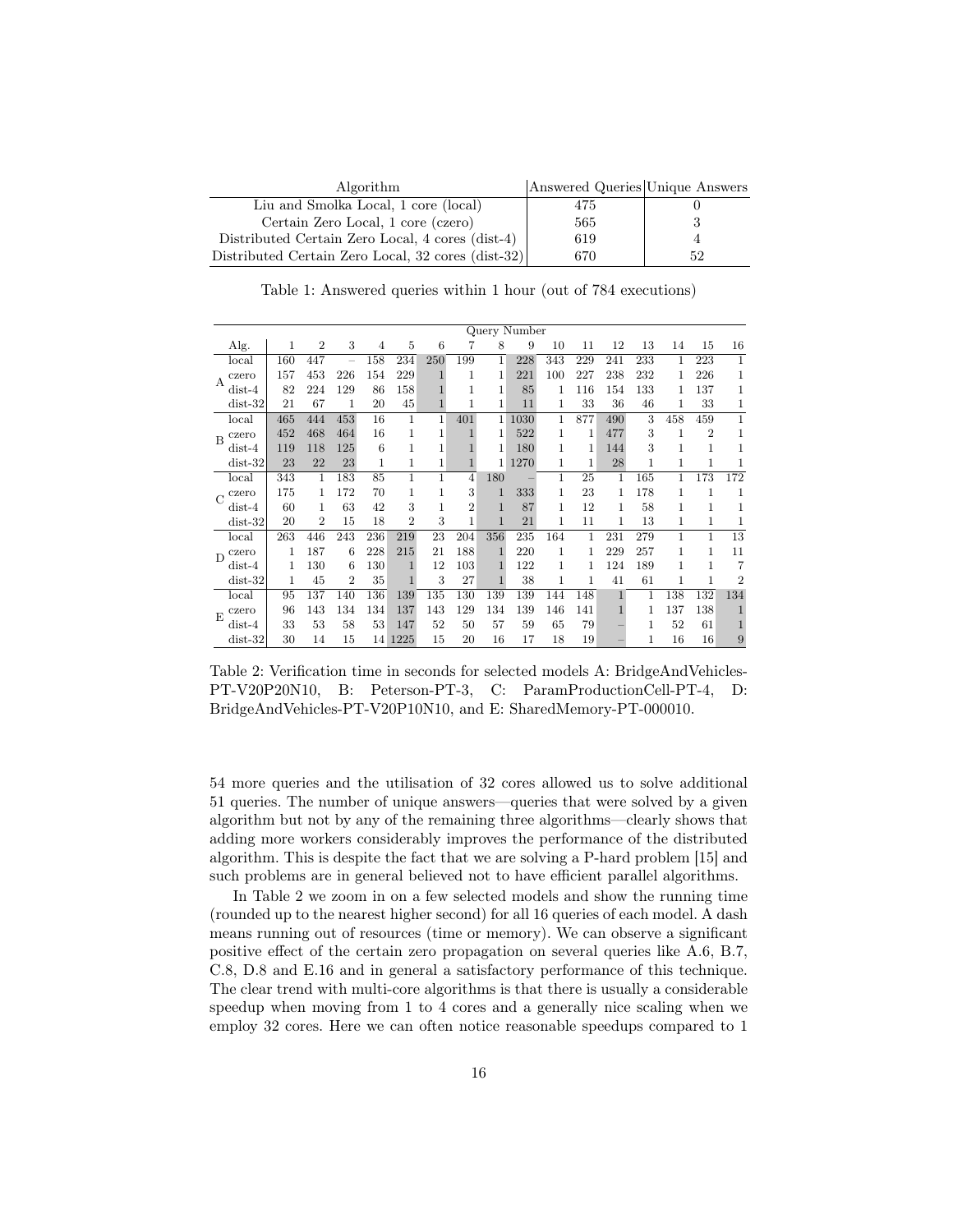core certain zero algorithm (A.9, B.1, B.2, B.3, B.12, C.9), sometimes even superlinear speedups like in D.5. On the other hand, occasionally using more cores can actually slowdown the computation like in B.9, E.5 or even E.12 where the distributed algorithms did not find the answer at all. These sporadic anomalies can be explained by the pseudo DFS strategy of the distributed algorithm which means that the answer is either discovered immediately like in D.5 or the workers explore significantly more configurations in a portion of the dependency graph where the answer cannot be concluded from. Nevertheless, these unexpected results are rather rare and the general performance of the distributed algorithms, summarized in Table 1, is compelling.

Finally, we also compare the performance of our verification engine with LoLa, the winner in the CTL category at MCC'16 [27]. We run LoLa on all 784 executions (as summarized for our engines in Table 1) with the same 1 hour timeout and 15 GB memory limit. LoLa provided a conclusive answer in 673 cases and given that it is a sequential tool, it won in the comparison with our sequential czero implementation that solved 565 queries. The reason is that about one third of all the 784 queries are actually equivalent to either true or false and hence they can be answered without any state-space exploration by a simple query rewriting technique implemented in LoLa [32]. The problem is that this query simplification implemented in LoLa cannot be turned off for a fair comparison. A detailed analysis revealed that LoLa had 172 exclusive answers compared to 64 exclusive answers of our sequential czero algorithm, however, 58 (34%) of the 172 queries answered exclusively by LoLa were equivalent to either true or false and did not require any state space exploration and further 55 queries (32%) were simplified into a trivial form where LoLa needed to explore less than 1000 markings. After removing these 113 trivial queries, LoLa provided 59 exclusive answers compared to 64 exclusive answers of our sequential czero algorithm. Hence the performance of LoLa is essentially comparable with our sequential algorithm. The main advantage of our approach is that we also provide a distributed implementation that already with  $4 \text{ cores}^3$  outperforms the singlecore implementation.

## 5 Conclusion

We extended the formalism of dependency graphs by Liu and Smolka [30] with the notion of negation edges in order to capture nested minimum fixed-point assignments within the same graph. On the extended dependency graphs, we designed an efficient local algorithm that allows us to back-propagate also certain zero values—both along the normal hyper-edges as well as the negation edges and hence considerably speed up the computation. To further increase the performance and applicability of our approach, we suggested to distribute the local algorithm, proved the correctness of the pseudo-code and provided an efficient, open-source implementation. Now the user can take a verification problem, reduce it to an extended dependency graph and get an efficient distributed

<sup>&</sup>lt;sup>3</sup> The organizers of MCC'17 allow the tools to utilize 4 cores in the competition.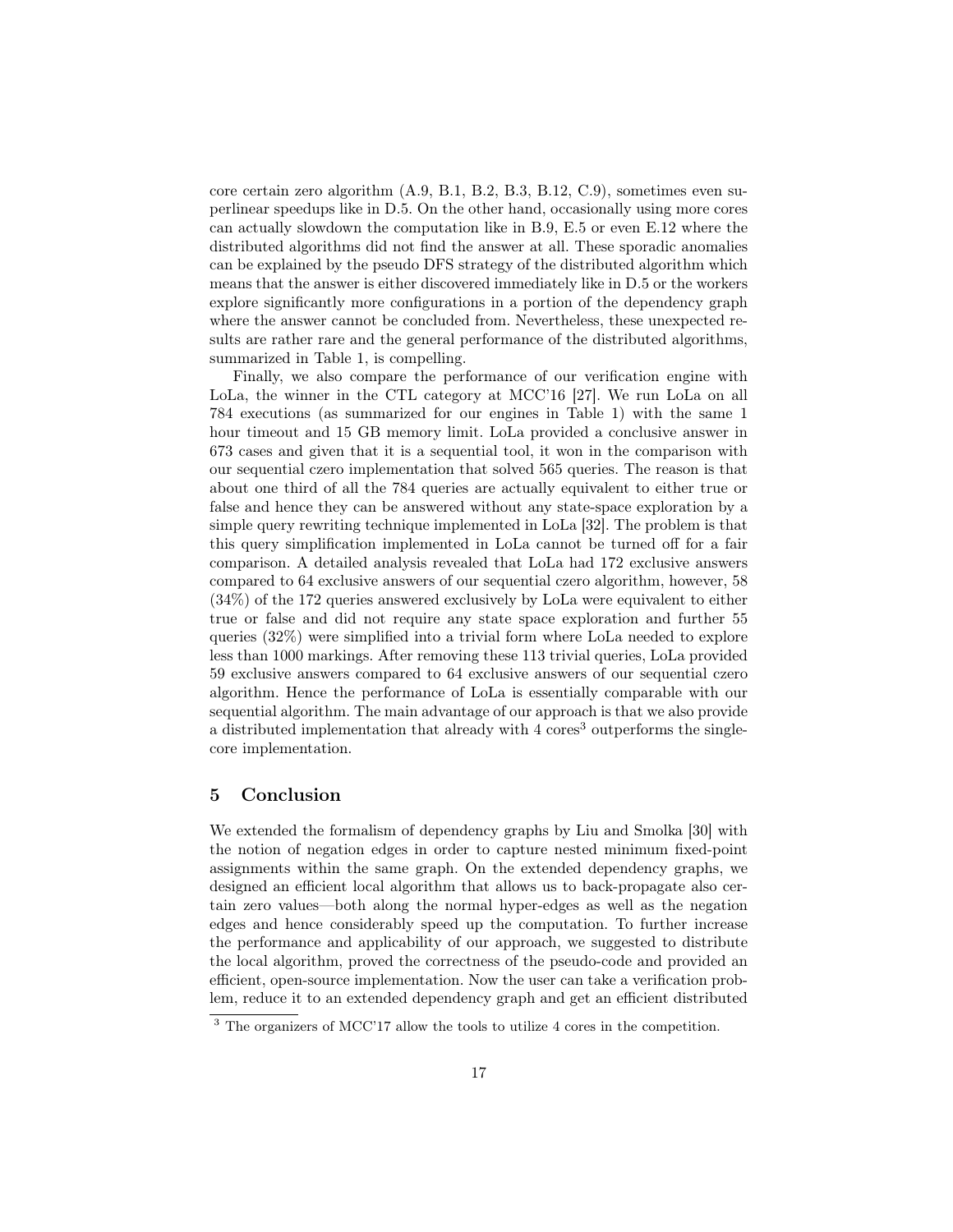verification engine for free. This is a significant advantage compared to a number of other tools that design a specific distributed algorithm for a fixed modeling language and a fixed property language.

We demonstrated the general applicability of our tool on an example of CTL model checking of Petri nets and evaluated the performance on the benchmark of models from the Model Checking Contest 2016. The results confirm significant improvements over the local algorithm by Liu and Smolka achieved by the certain zero propagation and the distribution of the work among several workers. Already the performance of our sequential algorithm with certain zero propagation is comparable with the world leading tool LoLa for CTL model checking of Petri nets (modulo the query transformation rules implemented additionally in LoLa and not related to the actual state-space search). While LoLa implements only a sequential algorithm, we also provide a generic and efficient distribution of the work among a scalable number of workers.

It was observed that for certain models, the search with a large number of workers can be occasionally directed into a portion of the graph where no conclusive answer can be drawn, implying that sometimes just a few workers find the answer faster. In the future work, we shall look into how to better exploit different search strategies when scaling the number of workers.

Acknowledgments. We would like to thank to Frederik Boenneland, Jakob Dyhr, Mads Johannsen and Torsten Liebke for their help with running LoLa experiments. The work was funded by Sino-Danish Basic Research Center IDEA4CPS, Innovation Fund Denmark center DiCyPS and ERC Advanced Grant LASSO. The last author is partially affiliated with FI MU in Brno.

## References

- [1] J. Barnat, L. Brim, V. Havel, J. Havlíček, J. Kriho, M. Lenčo, P. Ročkai, V. Štill, and J. Weiser. "DiVinE 3.0 – An Explicit-State Model Checker for Multithreaded C & C++ Programs". In: Computer Aided Verification  $(CAV 2013)$ . Vol. 8044. LNCS. Springer, 2013, pp. 863–868.
- [2] C. Bellettini, M. Camilli, L. Capra, and M. Monga. "Distributed CTL model checking in the cloud". In: arXiv preprint arXiv:1310.6670 (2013).
- [3] B. Bollig, M. Leucker, and M. Weber. "SPIN'02". In: vol. 2318. LNCS. Springer, 2002. Chap. Local Parallel Model Checking for the Alternation-Free  $\mu$ -Calculus, pp. 128–147.
- [4] L. Brim, J. Crhova, and K. Yorav. "Using Assumptions to Distribute CTL Model Checking". In: ENTCS 68.4 (2002), pp. 559–574.
- [5] F. Cassez, A. David, E. Fleury, K. G. Larsen, and D. Lime. "Efficient on-the-fly algorithms for the analysis of timed games". In: CONCUR 05. Vol. 3653. LNCS. Springer, 2005, pp. 66–80.
- [6] P. Christoffersen, M. Hansen, A. Mariegaard, J. T. Ringsmose, K. G. Larsen, and R. Mardare. "Parametric Verification of Weighted Systems". In: SynCoP'15. Vol. 44. OASIcs. Schloss Dagstuhl–Leibniz-Zentrum fuer Informatik, 2015, pp. 77–90.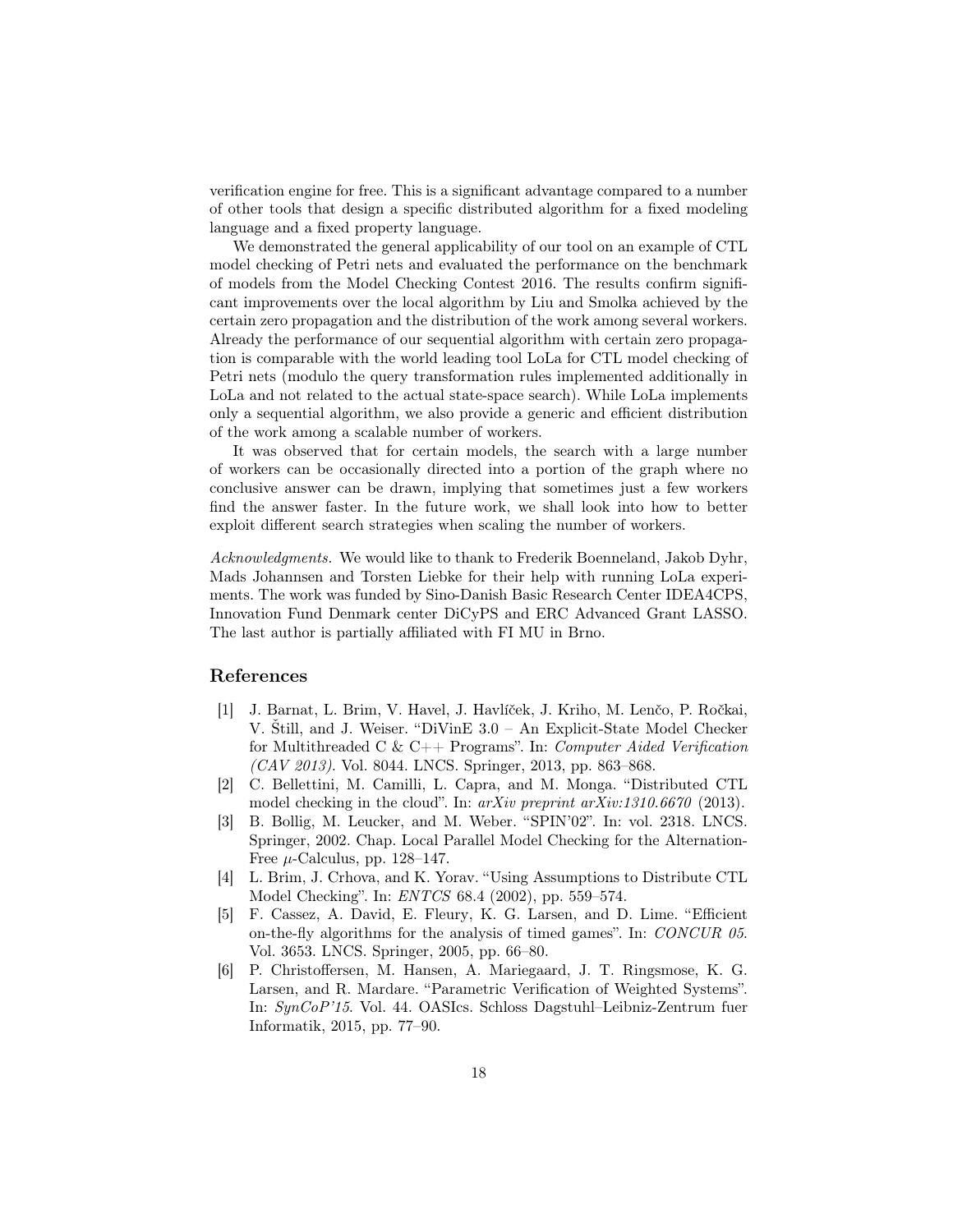- [7] E. Clarke, O. Grumberg, S. Jha, Y. Lu, and H. Veith. "Informatics: 10 Years Back, 10 Years Ahead". In: vol. 2000. LNCS. Springer, 2001. Chap. Progress on the State Explosion Problem in Model Checking, pp. 176–194.
- [8] E. M. Clarke and E. A. Emerson. "Design and Synthesis of Synchronization Skeletons Using Branching-Time Temporal Logic". In: Logic of Programs, Workshop. Springer, 1982, pp. 52–71.
- [9] E. M. Clarke, E. A. Emerson, and J. Sifakis. "Model checking: algorithmic verification and debugging". In: Commun. ACM 52.11 (2009), pp. 74–84.
- [10] A. Dalsgaard, S. Enevoldsen, K. Larsen, and J. Srba. "Distributed Computation of Fixed Points on Dependency Graphs". In: SETTA'16. Vol. 9984. LNCS. Springer, 2016, pp. 197–212.
- [11] A. David, L. Jacobsen, M. Jacobsen, K. Jørgensen, M. Møller, and J. Srba. "TAPAAL 2.0: Integrated Development Environment for Timed-Arc Petri Nets". In: TACAS'12. Vol. 7214. LNCS. Springer, 2012, pp. 492–497.
- [12] J. Esparza. "Decidability of model checking for infinite-state concurrent systems". In: Acta Informatica 34.2 (1997), pp. 85–107.
- [13] H. Garavel, F. Lang, R. Mateescu, and W.Serwe. "CADP 2011: A toolbox for the construction and analysis of distributed processes". In: STTT 15.2 (2013), pp. 89–107.
- [14] T. Gibson-Robinson, P. Armstrong, A. Boulgakov, and A. Roscoe. "FDR3—A Modern Refinement Checker for CSP". In: TACAS'14. Vol. 8413. LNCS. Springer, 2014, pp. 187–201.
- [15] R. Greenlaw, H. J. Hoover, and W. L. Ruzzo. Limits to parallel computation: P-completeness theory. Vol. 200. Oxford University Press, Inc., 1995.
- [16] J. Groote and M. Mousavi. Modeling and Analysis of Communicating Systems. The MIT Press, 2014.
- [17] O. Grumberg, T. Heyman, and A. Schuster. "Distributed Symbolic Model Checking for  $\mu$ -Calculus". In: Formal Methods in System Design 26.2 (2005), pp. 197–219.
- [18] M. Heiner, C. Rohr, and M. Schwarick. "MARCIE–model checking and reachability analysis done efficiently". In: PN'13. Vol. 7927. LNCS. Springer, 2013, pp. 389–399.
- [19] G. Holzmann. Spin Model Checker, the: Primer and Reference Manual. First. Addison-Wesley Professional, 2003.
- [20] J. Jensen, K. Larsen, J. Srba, and L. Oestergaard. "Efficient Model Checking of Weighted CTL with Upper-Bound Constraints". In: STTT 18.4 (2016), pp. 409–426.
- [21] J. F. Jensen, T. Nielsen, L. K. Oestergaard, and J. Srba. "TAPAAL and Reachability Analysis of P/T Nets". In: ToPNoC XI. Vol. 9930. Springer, 2016, pp. 307–318.
- [22] C. Joubert and R. Mateescu. "Distributed On-the-Fly Model Checking and Test Case Generation". In: SPIN'06. Vol. 3925. LNCS. Springer, 2006, pp. 126–145.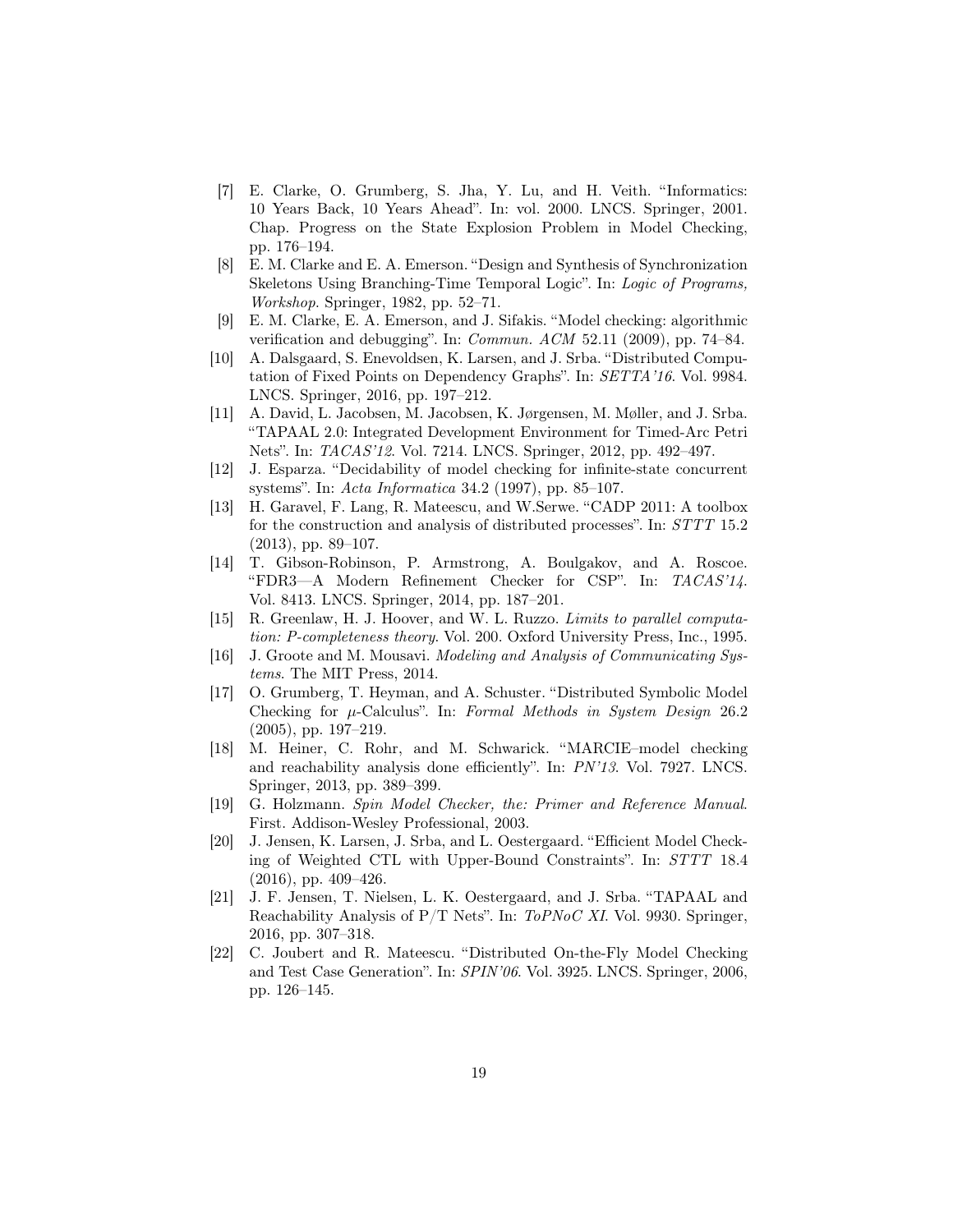- [23] G. Kant, A. Laarman, J. Meijer, J. van de Pol, S. Blom, and T. van Dijk. "LTSmin: High-Performance Language-Independent Model Checking". In: TACAS 2015. Vol. 9035. LNCS. Springer, 2015, pp. 692–707.
- [24] I. Kaufmann, L. S Jensen, and S. Nielsen. "CTL Model Checking of Petri Nets with Dependency Graphs". In: Semester Project (2016).
- [25] M. Keinänen. Techniques for Solving Boolean Equation Systems. Research Report A105. Doctoral dissertation. Helsinki University of Technology, Laboratory for Theoretical Computer Science, 2006, pp. xii+95.
- [26] J. J. A. Keiren. "Advanced Reduction Techniques for Model Checking". PhD thesis. Eindhoven University of Technology, 2013.
- [27] F. Kordon, H. Garavel, L. M. Hillah, F. Hulin-Hubard, G. Chiardo, A. Hamez, L. Jezequel, A. Miner, J. Meijer, E. Paviot-Adet, D. Racordon, C. Rodriguez, C. Rohr, J. Srba, Y. Thierry-Mieg, G. Trinh, and K. Wolf. Complete Results for the 2016 Edition of the Model Checking Contest. 2016. url: http://mcc.lip6.fr/2016/results.php.
- [28] F. Kordon, H. Garavel, L. M. Hillah, F. Hulin-Hubard, A. Linard, M. Beccuti, A. Hamez, E. Lopez-Bobeda, L. Jezequel, J. Meijer, E. Paviot-Adet, C. Rodriguez, C. Rohr, J. Srba, Y. Thierry-Mieg, and K. Wolf. Complete Results for the 2015 Edition of the Model Checking Contest. 2015.
- [29] D. Kozen. "ICALP 9". In: vol. 140. LNCS. Springer, 1982. Chap. Results on the propositional  $\mu$ -calculus, pp. 348–359.
- [30] X. Liu and S. A. Smolka. "Simple Linear-Time Algorithms for Minimal Fixed Points". In: ICALP'98. Vol. 1443. LNCS. Springer, 1998, pp. 53–66.
- [31] L. Tan and R. Cleaveland. "Evidence-Based Model Checking". In: International Conference on Computer Aided Verification (CAV'02). Vol. 2404. LNCS. Springer, 2002, pp. 455–470.
- [32] K. Wolf. "Running LoLA 2.0 in a Model Checking Competition". In: ToP-NoC XI. Vol. 9930. LNCS. Springer, 2016, pp. 274–285.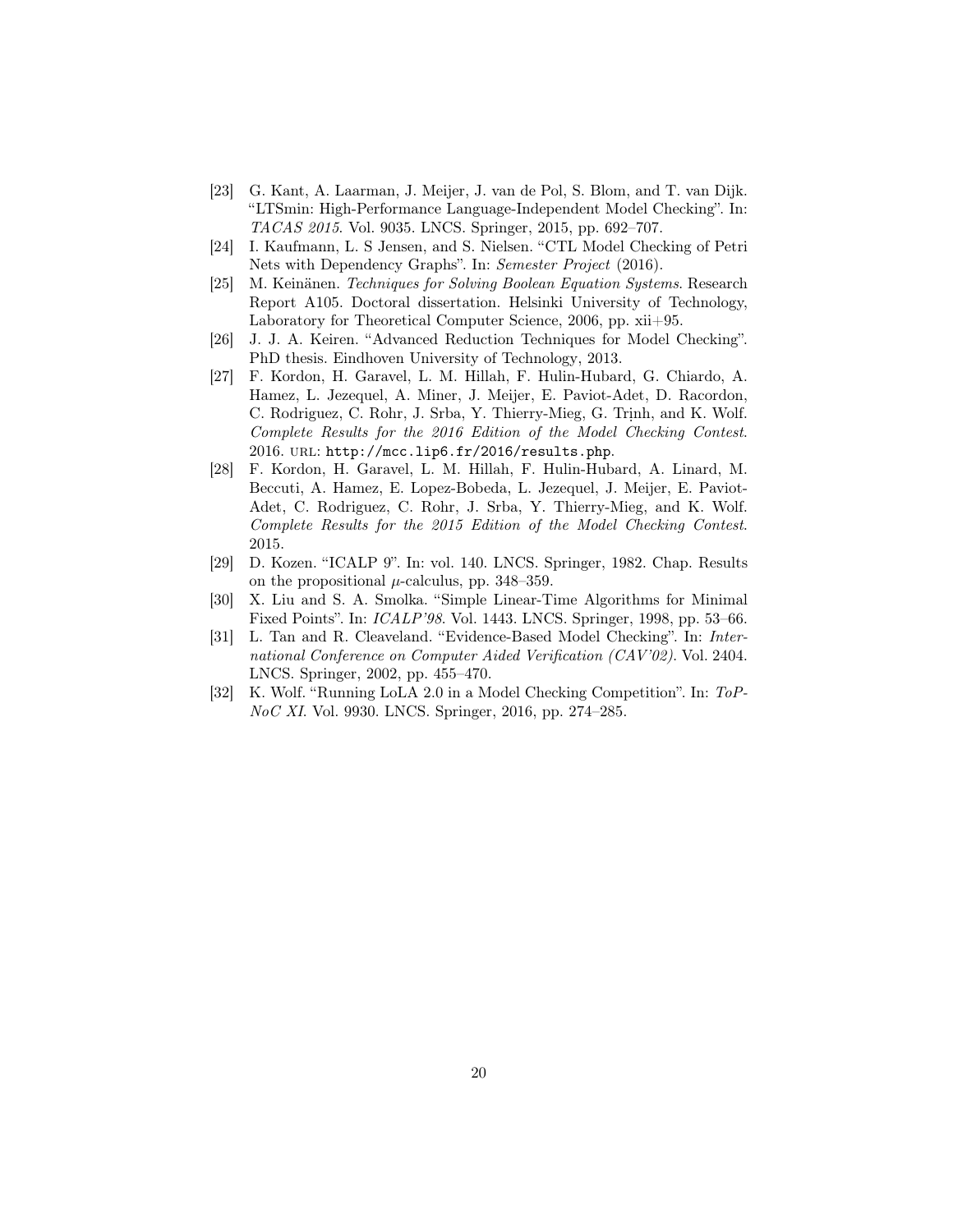## Appendix

#### Game Characterizaton

**Theorem 1.** Let G be a negation safe EDG,  $v \in V$  be a configuration and  $r \in \{0,1\}$  be a claim. Then  $A_{min}^G(v) = r$  if and only if Defender is the winner of the game starting from the position  $(v, r)$ .

*Proof.*  $(\Rightarrow)$  Let us first define that a configuration v is of level i if v belongs to the component  $C_i$  but not to any component  $C_j$  where  $0 \leq j \leq i$ . By induction on the level of a configuration v, we show that (i) if  $A_{min}^G(v) = 0$  then Defender has a winning strategy from  $(v, 0)$ , and (ii) if  $A_{min}^G(v) = 1$  then Defender has a winning strategy from  $(v, 1)$ .

Let us consider the base case where  $v$  is of level 0.

- For the case (i), let us assume that  $A_{min}^G(v) = 0$  and consider any play starting from  $(v, 0)$ . Either Attacker has no outgoing edge v and Defender wins, or for every outgoing hyper-edge  $(v, T)$  (notice that there are no negation edges for configurations at level 0) there must be at least one  $u \in T$  such that  $A_{min}^G(u) = 0$ , otherwise  $A_{min}^G$  would not be a fixed-point assignment. Defender will choose such u and the play continues from  $(u, 0)$ . Eventually, either a loop is formed, and the infinite game is winning for Defender as the claim 0 appears infinitely often, or there is no outgoing edge for the attacker to choose, in which case Defender also wins.
- For the case (ii), let us assume that  $A_{min}^G(v) = 1$ . There must have been a reason why the value of  $v$  has been raised from  $0$  to  $1$  and the reason is that either  $v$  has an outgoing hyper-edge with the empty target set, or there is an outgoing hyper-edge from  $v$  such that every node from the target set has the value 1 in the minimum fixed-point assignment. As before, no negation edges can be reached from the component  $C_0$ . This means that for the distance function d inductively defined as
	- $d(v) = 0$  if there is a hyper-edge  $(v, \emptyset) \in E$ , otherwise
	- $d(v) = 1 + \min_{(v,T) \in E} \max_{u \in T} d(u),$

we have that  $d(v)$  is finite for every v where  $A_{min}^G(v) = 1$ . Defender's strategy from the position  $(v, 1)$  is then to pick from the outgoing hyper-edges (at least one must exist) one that reduces the distance. The distance to the configuration that has a hyper-edge with the empty target set then decreases by at least one (irrelevant of Attacker's choice) and eventually Defender picks such a hyper-edge and Attacker loses the play. Hence Defender has a winning strategy in this case as well.

Let us now consider the inductive case where we have a configuration  $v$  of level  $i > 0$ . Both in the case (i) and (ii) we can now also encounter negation edges.

– For the case (i), Defender still selects configurations from the target set that have the minimum fixed-point value 0, identically with the base case. The only change can be that Attacker can from a configuration  $v$  such that  $A_{min}(v) = 0$  select also a negation edge  $(v, u) \in N$  where  $A_{min}(u) = 1$ . As the level of  $u$  is lower than the level of  $v$ , we can use the induction hypothesis to conclude that Defender has a winning strategy from  $(u, 1)$ .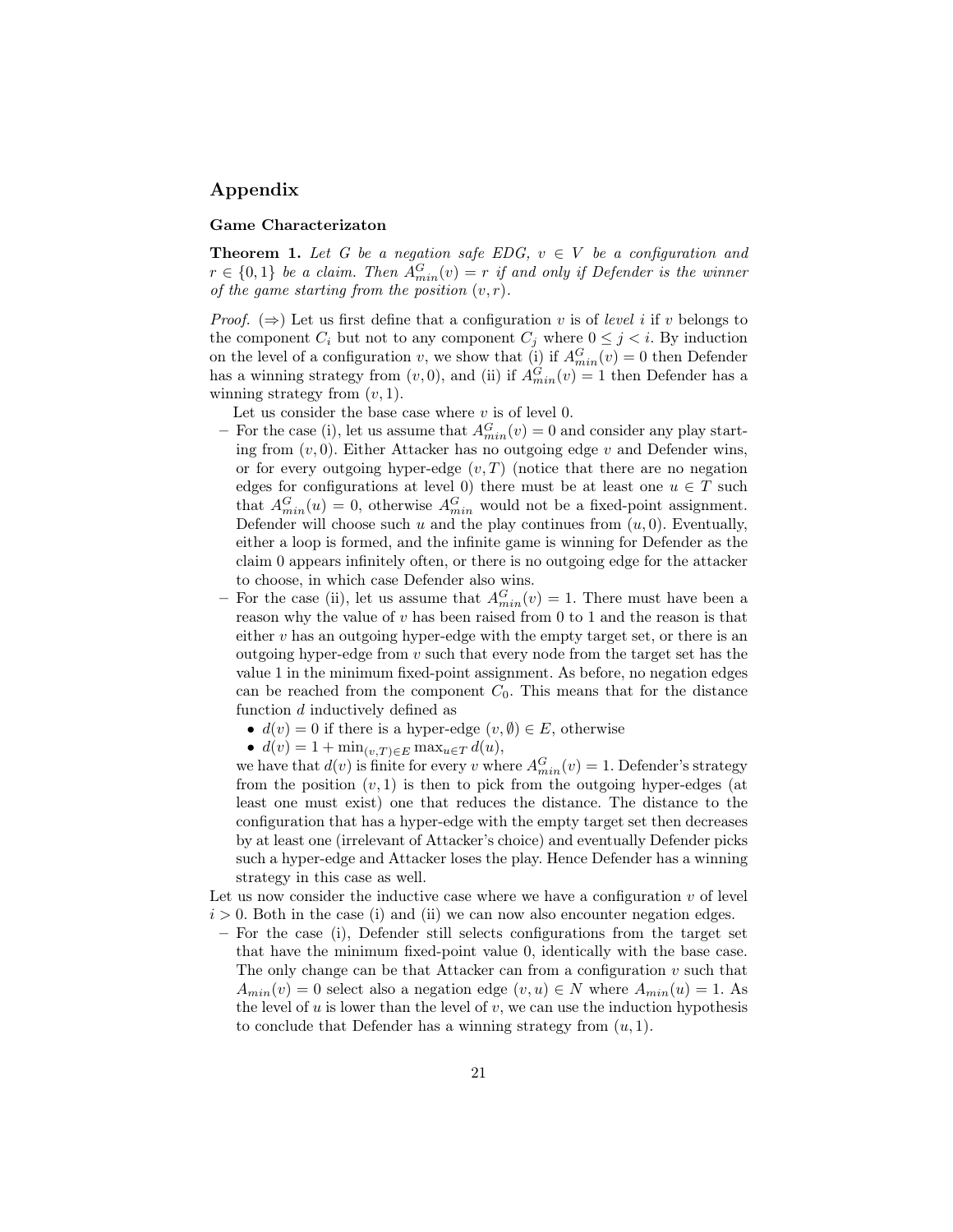– For the case (ii), we change the definition of the distance function d such that in the base case  $d(v)$  is zero also if there is a negation-edge  $(v, u) \in N$ such that  $A_{min}(u) = 0$ . If the game position becomes such a configuration v, with a negation edge  $(v, u)$ , then Defender will select that edge and the play continues from  $(u, 0)$  that is by induction hypothesis winning for Defender. Hence the direction from left to right is established.

(  $\Leftarrow$  ) We prove the other direction by contraposition. Assume that  $A_{min}^G(v) ≠ r$ and we want to argue that Defender does not have a universal winning strategy from  $(v, r)$  (which by determinacy of the game means that Attacker has a universal winning strategy from  $(v, r)$ ). However, the fact that  $A_{min}^G(v) \neq r$  implies that  $A_{min}^G(v) = 1 - r$  and Defender has a winning strategy from  $(v, 1 - r)$  as proved above. By the symmetry of the game, this means that Attacker has a winning strategy from  $(v, r)$ .

#### CTL Model Checking of Petri Nets

A path in N, starting in a marking  $M$ , is a finite or infinite sequence of markings and transition firings, written as

$$
M \equiv M_0 \to M_1 \to M_2 \to \dots
$$

A path is maximal if it is either infinite or ends in a marking  $M_i$  such that  $M_i \nightharpoonup$ ; also called a deadlock. The set of all maximal paths for a Petri net N from the marking M is denoted by  $\Pi_{max}(M)$ .



Fig. 4: A Petri net illustrating tokens, places and transitions.

An example of a Petri net is illustrated in Fig. 4. The circles represent places, the rectangles are transitions and arcs that have weight at least one are represented by arrows (in our example all arcs have weight one that we omit this annotation on the arrows). A marking can then be represented as a vector  $(n_0, n_0)$  where  $n_0$  denotes the number of tokens in  $p_0$  and  $n_1$  the number of tokens in  $p_1$ , respectively. A possible path from the initial marking is  $(1, 0)$  is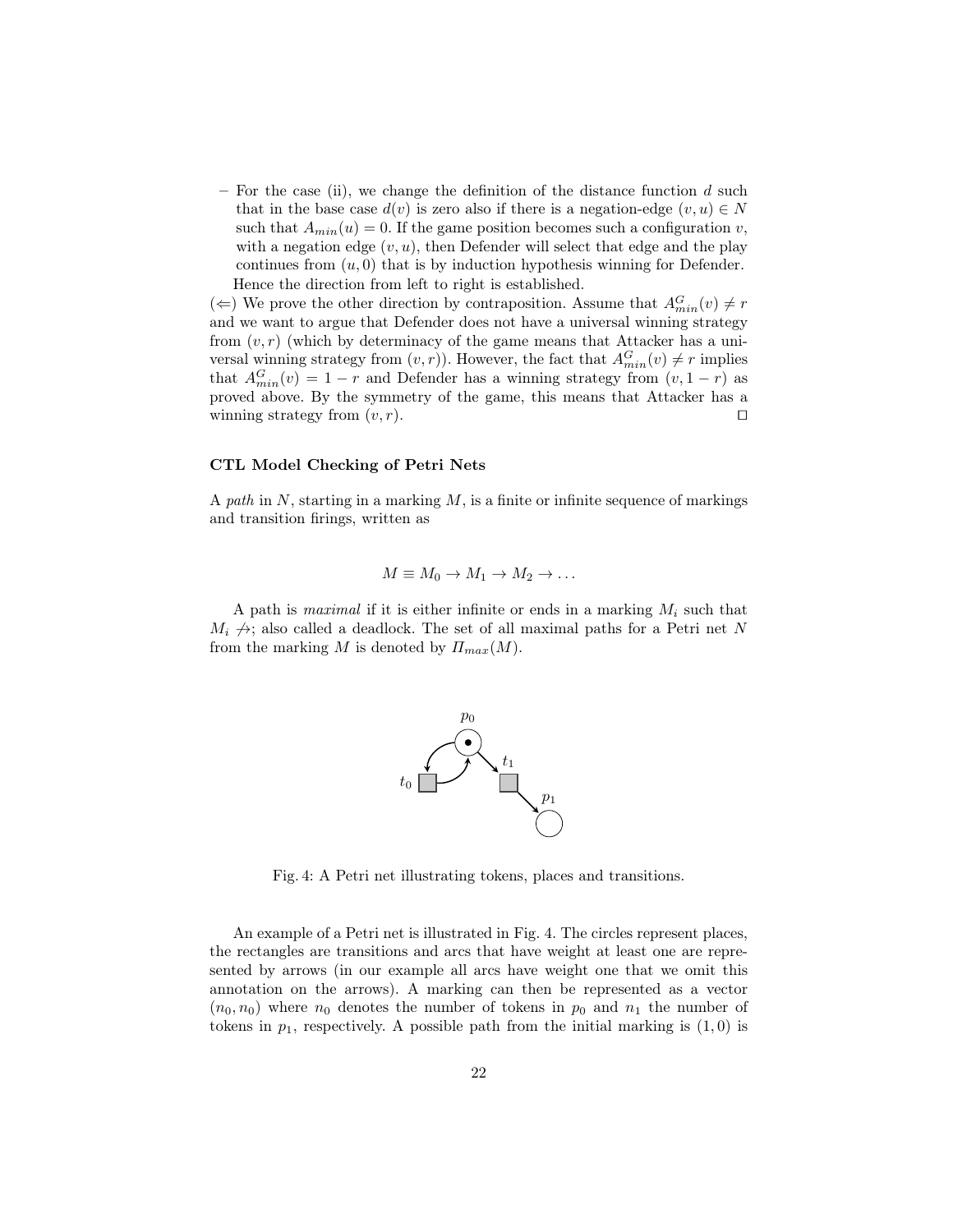e.g.  $(1,0) \rightarrow (1,0) \rightarrow (1,0) \rightarrow \ldots$  This repeated sequence of markings and firings of the transition  $t_0$  forms an infinite maximal path. Another (finite) maximal path is e.g.  $(1, 0) \rightarrow (1, 0) \rightarrow (1, 0) \rightarrow (0, 1)$ .

## Computation Tree Logic

In Computation Tree Logic (CTL), properties are expressed using a combination of logical and temporal operators over a set of basic propositions. In our case the basic propositions express properties of a concrete marking (such as if a certain transition is enabled or the marking contains a certain number of tokens in certain places).

Let  $N = (P, T, W, I)$  be a Petri net. To comply with the syntax for the CTL category in MCC'16 [27], we use the following abstract syntax

 $\varphi ::= true | false |$  is fireable(Y)  $| \psi_1 \bowtie \psi_2 | \neg \varphi | \varphi_1 \wedge \varphi_2 | \varphi_1 \vee \varphi_2 |$  $EG \varphi$  | AG  $\varphi$  | EF  $\varphi$  | AF  $\varphi$  | EX  $\varphi$  | AX  $\varphi$  | E $\varphi_1 U \varphi_2$  | A $\varphi_1 U \varphi_2$ 

 $\psi ::= \psi_1 \oplus \psi_2 \mid c \mid \textbf{token} \quad \textbf{count}(X)$ 

where  $\bowtie \in \{<,\leq,=,\geq,>\}, X \subseteq P, Y \subseteq T, c \in \mathbb{N}_0 \text{ and } \oplus \in \{+,-, \cdot\}.$ The semantics of a CTL formula  $\varphi$  over a given marking M of the Petri net N is defined in Table 3, using the function  $eval_M$  that is given in Table 4. The remaining operators are defined as abbreviations in Table 5.

| $M \models true$                       |                                                                                                            |
|----------------------------------------|------------------------------------------------------------------------------------------------------------|
| $M \models \neg \varphi$               | iff $M \not\models \varphi$                                                                                |
| $M \models \varphi_1 \wedge \varphi_2$ | iff $M \models \varphi_1$ and $M \models \varphi_2$                                                        |
| $M \models EX \varphi$                 | iff there exists $M' \in M(N)$ where $M \to M'$ and $M' \models \varphi$                                   |
| $M \models E\varphi_1 U \varphi_2$     | iff there exists $(M \equiv M_0 \rightarrow M_1 \rightarrow M_2 \rightarrow \ldots) \in \Pi_{max}(M)$ s.t. |
|                                        | there is $i \in \mathbb{N}_0$ where $M_i \models \varphi_2$ and                                            |
|                                        | for all $j \in \mathbb{N}_0$ s.t. $0 \leq j \leq i$ and $M_i \models \varphi_1$                            |
| $M \models A\varphi_1 U \varphi_2$     | iff for all $(M \equiv M_0 \rightarrow M_1 \rightarrow M_2 \rightarrow \ldots) \in \Pi_{max}(M)$ s.t.      |
|                                        | there is $i \in \mathbb{N}_0$ where $M_i \models \varphi_2$ and                                            |
|                                        | for all $j \in \mathbb{N}_0$ s.t. $0 \leq j < i$ and $M_j \models \varphi_1$                               |
| $M \models$ is fireable(Y)             | iff there exists $t \in Y$ and M' s.t. $M \stackrel{t}{\rightarrow} M'$                                    |
| $M \models \psi_1 \bowtie \psi_2$      | iff $eval_M(\psi_1) \bowtie eval_M(\psi_2)$                                                                |
|                                        |                                                                                                            |

Table 3: CTL Semantics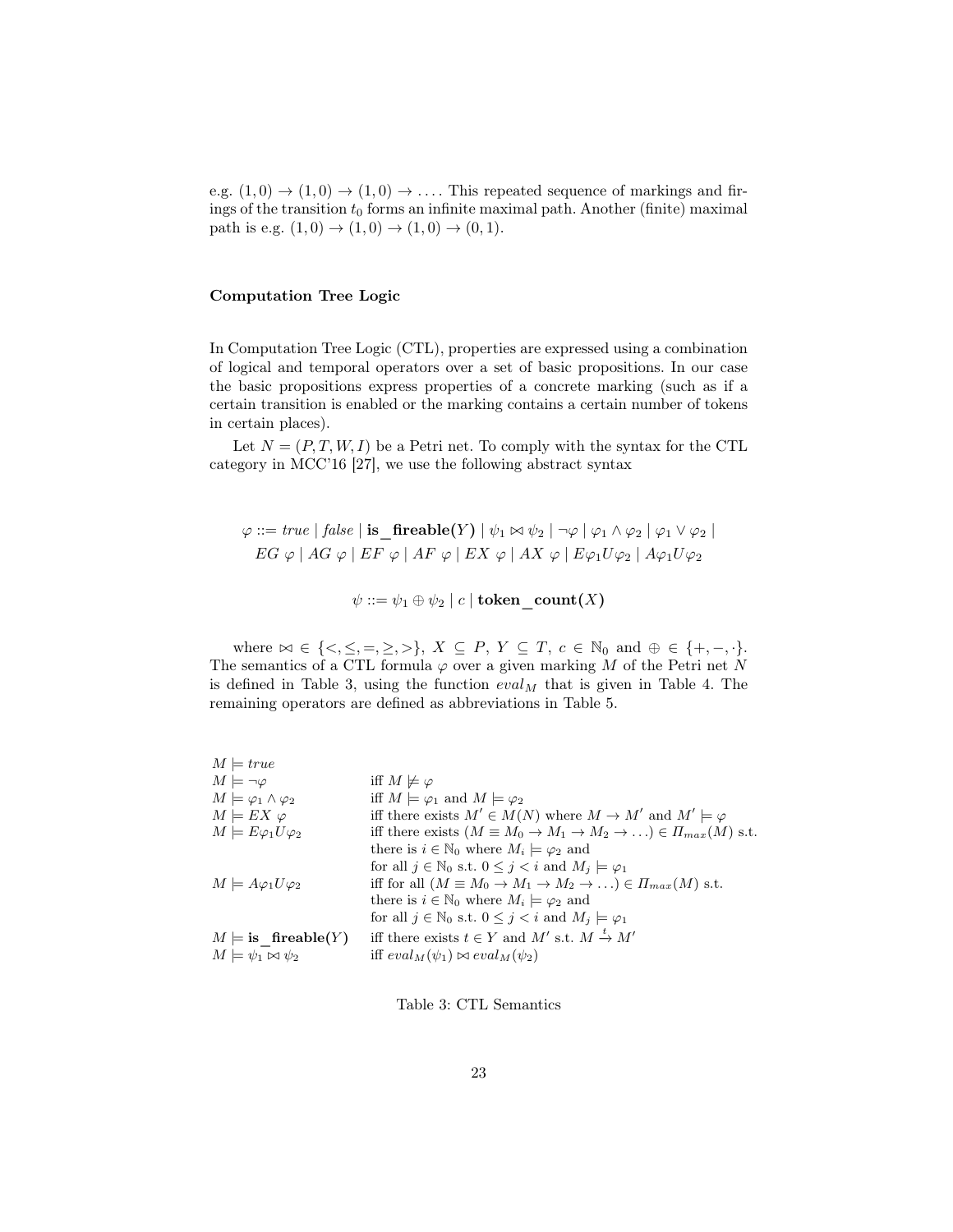

Fig. 5: Atomic rules

| $eval_M(c)$                   | $= c$                          |
|-------------------------------|--------------------------------|
| $eval_M$ (token count $(X)$ ) | $=\sum_{p\in X} M(p)$          |
| $eval_M(e_1 \oplus e_2)$      | $= evalM(e1) \oplus evalM(e2)$ |

Table 4:  $eval_M$  semantics

 $\varphi_1 \vee \varphi_2 \equiv \neg(\neg \varphi_1 \wedge \neg \varphi_2)$  $AX \varphi \equiv \neg EX \neg \varphi$  $EF \varphi \equiv E \; true \; U \varphi$  $AF \varphi \equiv A \; true \; U \varphi$  $EG \varphi \equiv \neg AF \neg \varphi$  $AG \varphi \equiv \neg EF \neg \varphi$  $false \equiv \neg true$ 

Table 5: Standard abbreviations

## Model checking Petri nets using Extended Dependency Graphs

We now reduce the CTL model checking over a Petri net to calculate the minimum fixed point assignment of an EDG. We show how the atomic operators are constructed in Fig. 5. Fig 6 presents the rules for the minimal set of operators required to support the basic formulae from Table 3. Finally in Fig. 7 we also present direct encoding for some of the additional CTL operators. These are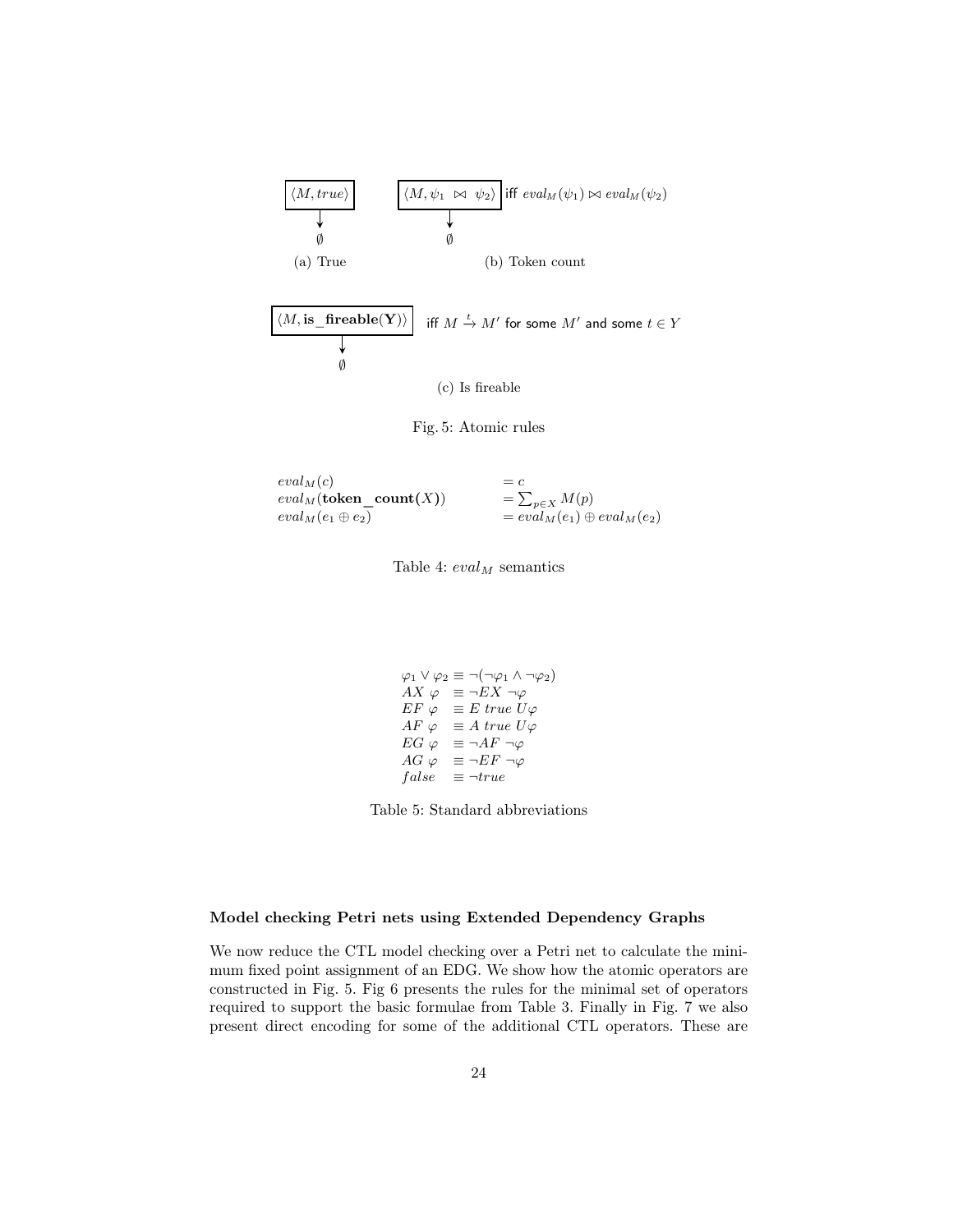







Fig. 6: Minimum set of operators

included in order to limit the amount of configurations required to calculate the minimum fixed point assignment of the extended dependency graph.

In our reduction, each configuration in the extended dependency graph is a pair consisting of a marking M and a CTL formula  $\varphi$ , denoted  $\langle M, \varphi \rangle$ . Observe that this reduction produces a negation safe EDG.

**Theorem 4 (Encoding Correctness).** Let  $N$  be a Petri net,  $M$  a marking on N and let  $\varphi$  be a CTL formula. Let G be the EDG with the root  $\langle M, \varphi \rangle$ constructed as described above. Then  $M \models \varphi$  iff  $A_{min}^G(\langle M, \varphi \rangle) = 1$ .

The correctness proof of this encoding is available in the report [24].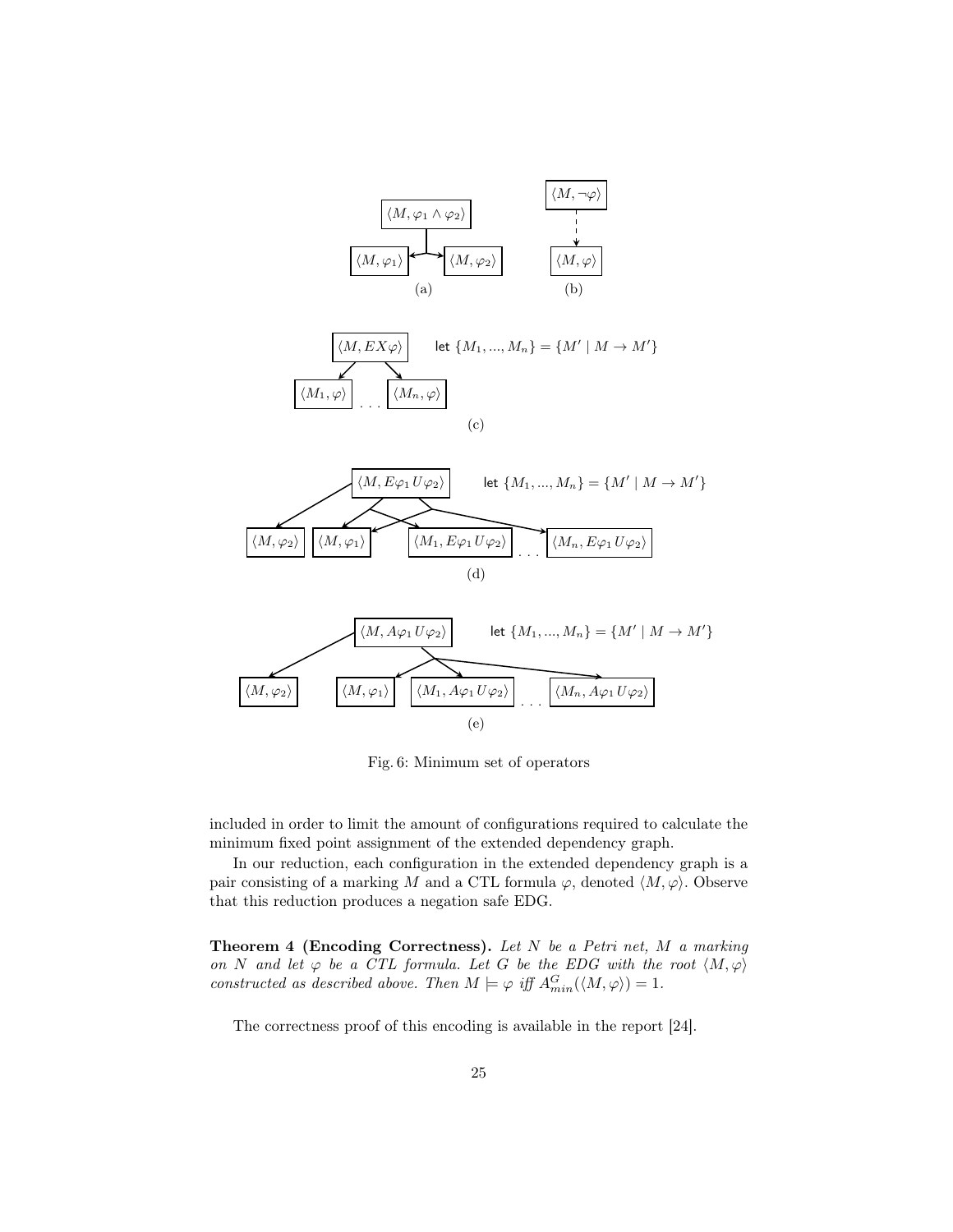

Fig. 7: Extension of operator set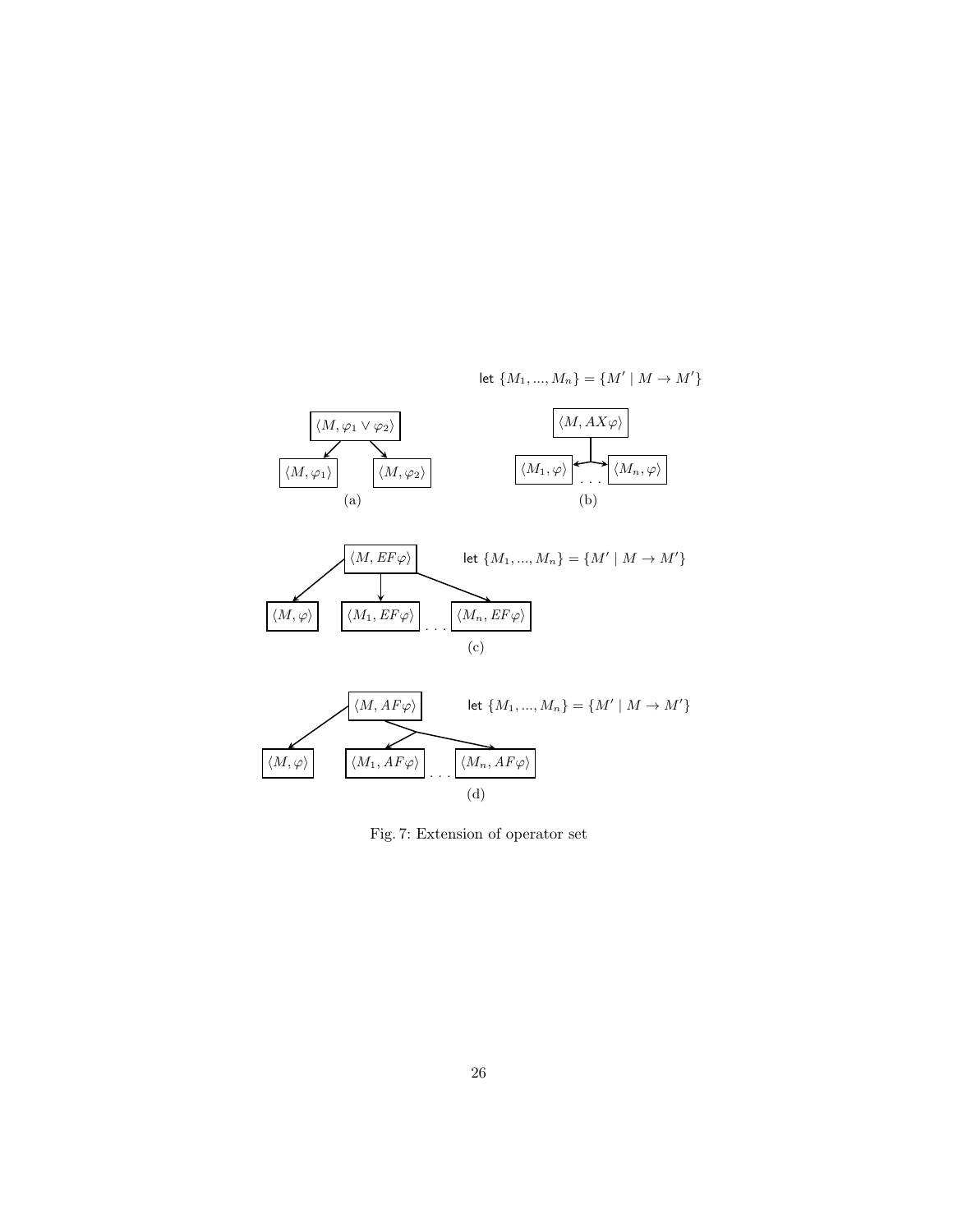#### Distributed Algorithm for Fixed-Point Computation

**Lemma 1.** During the execution of Algorithm 1, the value of  $A^{i}(v)$  for any worker i and any configuration v will never decrease (with respect to the ordering from Figure  $3(c)$ ).

*Proof.* First let us observe that the algorithm never assigns  $\perp$  to any configuration, hence the only possible way to decrease the assignment value is to assign ? to a configuration which is already assigned 1 or 0. The only place where this can happen is line 2 of the EXPLORE function as the function FINALASSIGN is always called with only 1 or 0 as an input parameter. However, thanks to the conditions on line 8 of PROCESSHYPEREDGE, line 5 of PROCESSNEGATIONEDGE and line 7 of PROCESSREQUEST, the EXPLORE function is only called if the previous assignment value is ⊥. Hence we can never decrease the assignment value of a configuration in any of the local assignments.  $\Box$ 

Lemma 3. For any worker i, the repeat-until loop in Algorithm 1 satisfies the following invariants.

- 1. For all  $v \in V$ , if  $A^i(v) = 1$  then  $A^G_{min}(v) = 1$ .
- 2. For all  $v \in V$ , if  $A^i(v) = 0$  then  $A_{min}^{G^{(i)}}(v) = 0$ .
- 3. For all  $v \in V$ , if  $A^i(v) = ?$  and  $i = \delta(v)$  then for all  $e \in succ^i(v)$  holds that  $e \in W_E^i \cup W_N^i$  or  $e \in D^i(u)$  for some  $u \in V$  where  $A^i(u) = ?$ .
- 4. For all  $v \in V$ , if  $A^i(v) = ?$  and  $i \neq \delta(v)$  then one of the following must hold:  $- (v, i) \in M_R^{\delta(v)},$ 
	- $-i \in C^{\delta(v)}(v)$  and  $A^{\delta(v)}(v) = ?$ , or
	- $(v, a) \in M_A^i$  and  $A^{\delta(v)}(v) = a$  for some  $a \in \{0, 1\}.$
- 5. If there is a negation edge  $e = (v, u) \in W_N^i$  s.t.  $A^i(u) = ?$  and all workers are idle and v is minimal in all waiting lists and message queues (i.e. for all  $(v',x) \in (W_E \cup W_N \cup M_A \cup M_R)$  holds that  $dist(v) \leq dist(v')$ , then  $A_{min}^G(u) = 0.$

Proof. First we prove Invariants 1 and 2. The only place where the algorithm assigns value 1 or 0 to a configuration is in FinalAssign. Therefore we need to analyse the conditions under which FinalAssign is called. FinalAssign with value 1 or 0 can be called under these circumstances:

- Line 3 of ProcessHyperEdge or line 3 of ProcessNegationEdge where the target is assigned 0. If all targets of a hyper-edge are assigned 1 or the target of a negation edge is assigned 0, it is by the invariant assumption safe to assign 1 also to the source configuration.
- Line 3 of ProcessNegationEdge where the target is assigned ? or 0. The case where the target is 0 is clear thanks to Invariant 2. If the target is assigned ?, this can only happen if the edge was picked based on the fourth condition of PickTask. Therefore the conditions of Invariant 5 apply and it is safe to assign 1 to the source configuration.
- Line 3 of PROCESSANSWER. An answer message  $(a, i)$  is only sent if  $A^{\delta(v)}(v) = a$  and this value is the minimum fixed-point value by Invariants 1 and 2. Therefore it is also safe to assign the same value to  $A^{i}(v)$  in worker i.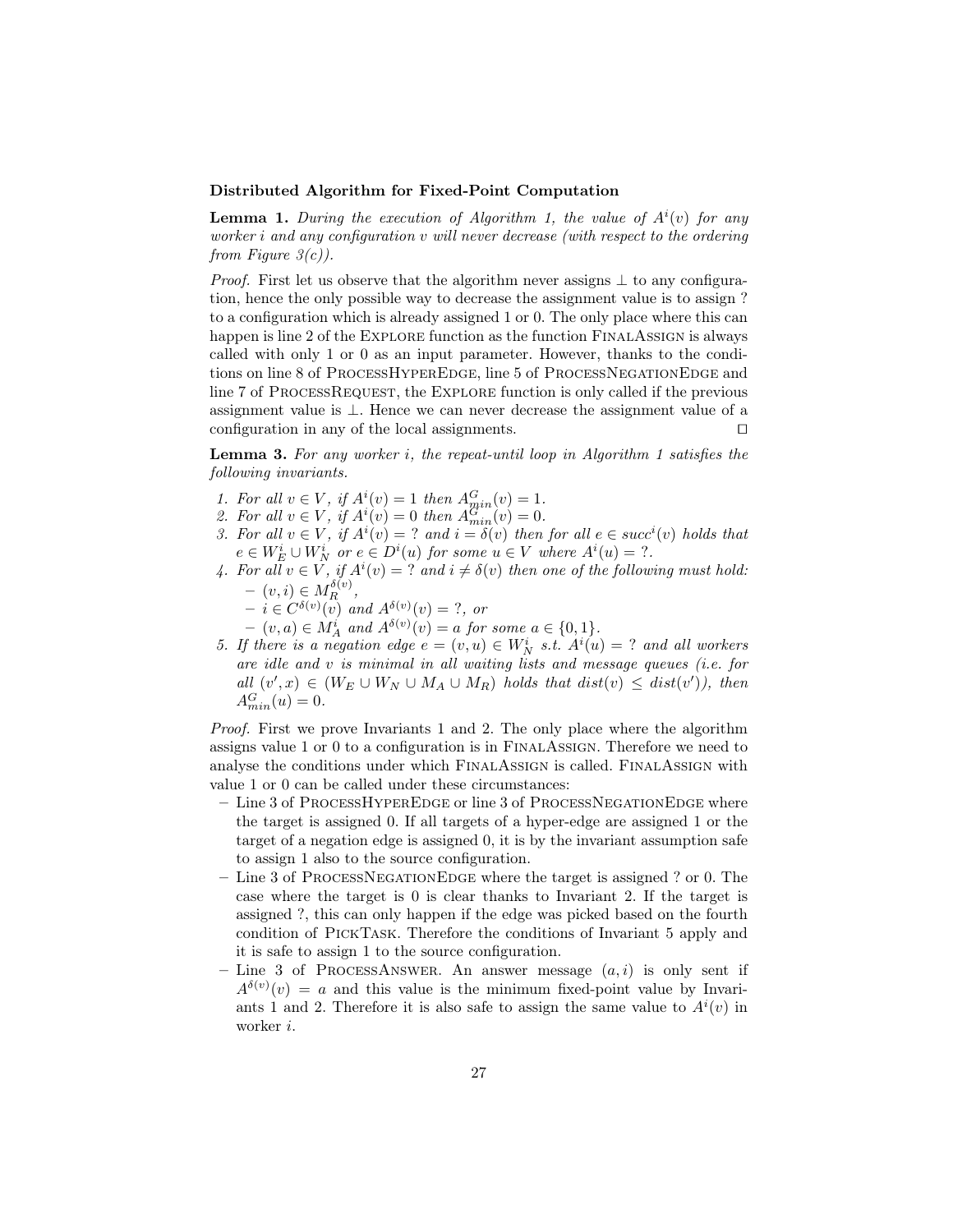– Line 4 of Explore or line 3 of DeleteEdge. If a configuration has no remaining successors that can propagate one, then it is safe to assign 0 to it. Hence we proved the validity of Invariants 1 and 2.

We shall now focus on Invariant 3. When the value of the assignment is increased from  $\perp$  to ? (line 2 of EXPLORE) for a configuration v owned by worker  $i$ , all successor edges are pushed into the waiting lists, thus preserving the invariant. By exploring the functions ProcessHyperEdge and Process-NEGATIONEDGE, we observe the following fact. When an edge is picked from the waiting list, one of the following occurs: the source  $v$  is assigned a final value, the edge is deleted, or the edge is inserted into the dependency set of some target configuration that is assigned ?. If the target is assigned  $\perp$ , we call the EXPLORE function that is going to increase it to ?. Finally, when a configuration is assigned 0 or 1, the dependency set is pushed into the waiting lists, therefore the invariant is still preserved.

Let us now discuss Invariant 4. When the value of the assignment is increased from  $\perp$  to ? for a configuration v not owned by worker i, the worker sends a request message to the owner (line 7 of Explore), thus the invariant is preserved. As soon as the owner of the configuration receives a request, one of two things happen. If the value of the configuration is already 0 or 1 then the owner sends an answer message to worker  $i$  (line 3 of PROCESSREQUEST). Alternatively, if the value of the configuration is  $\perp$  or ? then i is inserted into the interested set (line 5 of PROCESSREQUEST) and the value of the configuration is increased from  $\perp$  to ? if necessary. Afterwards, when a configuration is assigned 0 or 1, all workers in the interested set are notified via an answer message (line 4 of FINALASSIGN). Finally, when the answer message is processed by worker  $i$ , the configuration is assigned 0 or 1, and the invariant trivially holds too.

We finish by proving Invariant 5. When the conditions of the invariant are satisfied, there are no tasks in any of the waiting and message lists (on any of the workers) that concern the component where the target of the negation edge is located. Since all workers are currently idle, it is also guaranteed that no such task is currently being processed (the opposite would mean that the assignment values in the component can still change as a result of the processing). Therefore it is safe to assume that  $A_{min}^G(u) = 0$  as the value of u can never increase to 1, and the invariant holds.  $\Box$ 

**Lemma 4.** Upon termination of Algorithm 1 at line 11 or line 12, for every negation edge  $e = (v, u) \in N$  it holds that either  $A^{\delta(v)}(v) \in \{1, \perp\}$  or the negation edge is deleted from  $succ^{\delta(v)}$ .

Proof. First, observe that if a negation edge is processed more than once for worker  $\delta(v)$ , it is either deleted or the source configuration is assigned 1. Hence the target configuration is guaranteed not to be ⊥. When a negation edge is processed, one of the following will happen:

- the edge is deleted,
- the source configuration is assigned 1, or
- the value of the target configuration is ⊥. In this case, the edge is re-inserted into the waiting list and will be processed at least twice.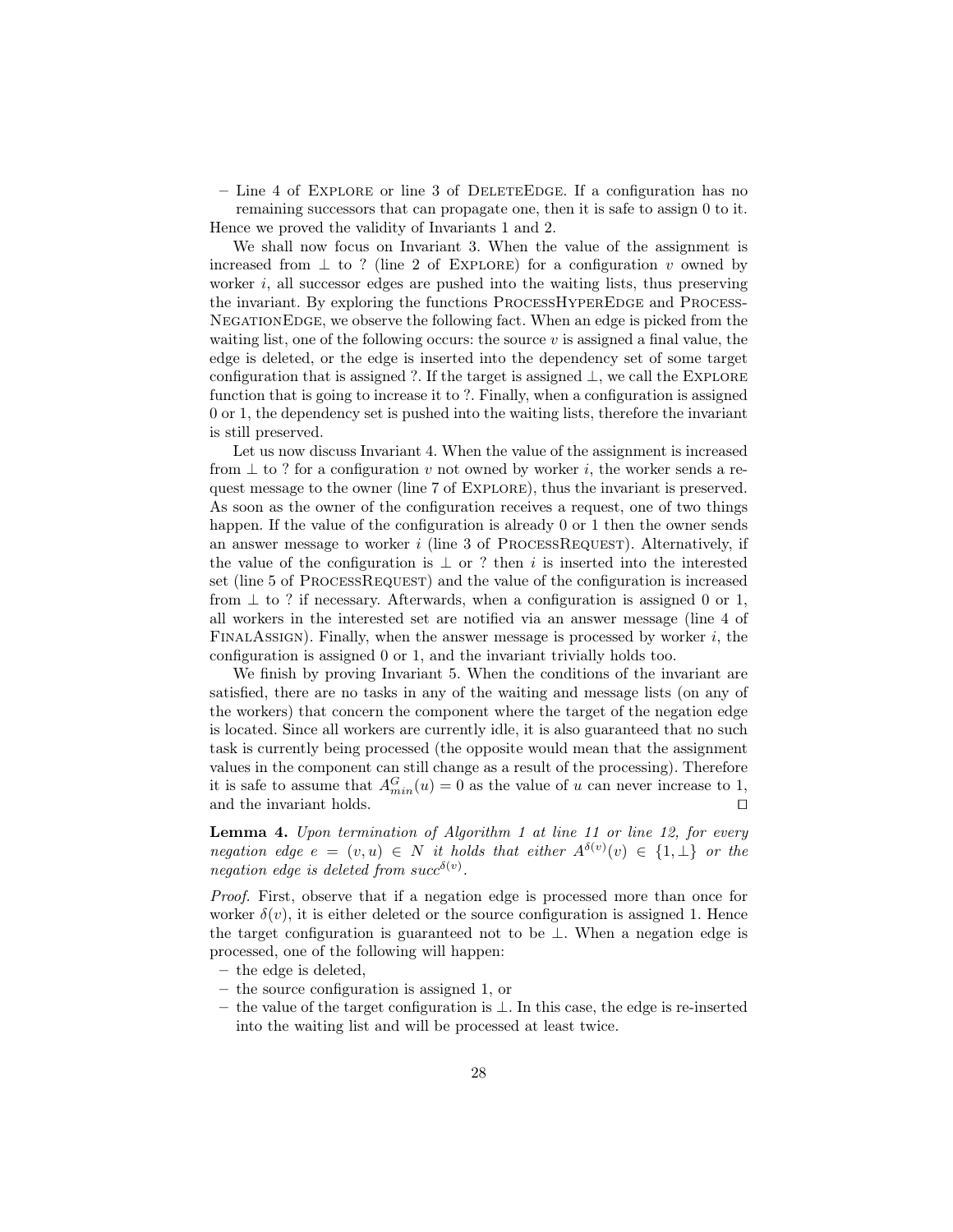If a negation edge is processed at least once, the condition is satisfied. Observe that if the edge is picked for the first time, and the value of the target configuration is ?, then by Invariant 5, the source configuration can be assigned 1.  $\Box$ 

**Lemma 5.** Upon termination of Algorithm 1 at line 11 or line 12, for every  $i \in$  $\{1, ..., n\}$  and for every  $v \in V$  it holds that either  $A^i(v) = \perp$  or  $A^i(v) = A^{\delta(v)}(v)$ .

*Proof.* Consider a worker i and a configuration v. If  $\delta(v) = i$ , the condition holds trivially. If  $\delta(v) \neq i$  and  $A^i(v) = ?$ , then by Lemma 3 Condition 4 also  $A^{\delta(v)}(v) =$ ? (since no messages are in transit, because the algorithm has terminated).

If  $\delta(v) \neq i$  and  $A^{i}(v) = a \in \{0,1\}$ , it means that worker i at some point received an answer message  $(v, a)$ . That is because the only place where FInalAssign is called with a configuration that the worker does not own is in ProcessAnswer (and a worker never sends messages to itself). Also, an answer message  $(v, a)$  is only sent if the worker who owns v has already assigned it a final value  $a$ . Therefore if a worker receives an answer message  $(v, a)$  then it is guaranteed that  $A^{\delta(v)}(v) = a$ .